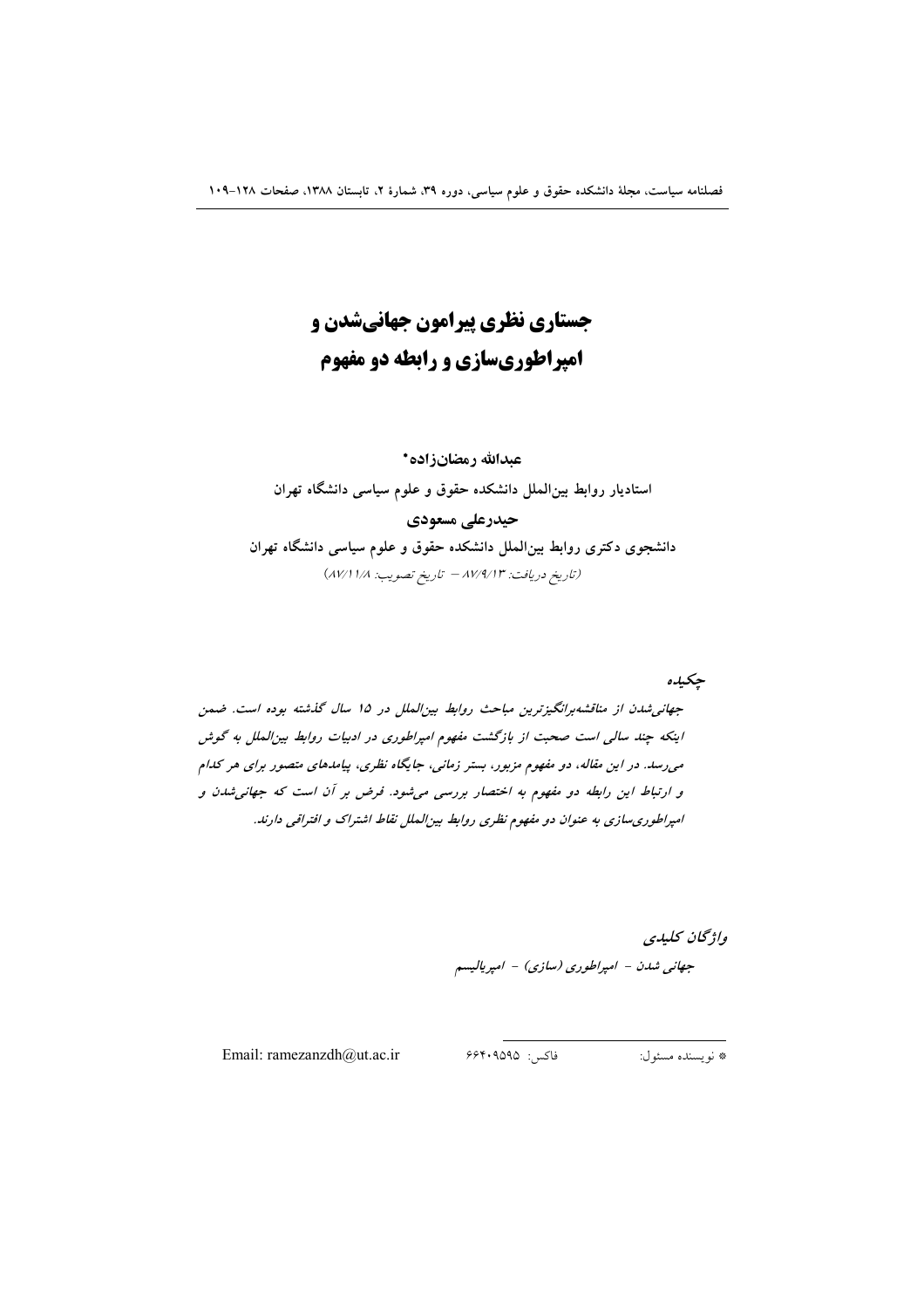#### بىشگفتار

به لحاظ جوهره مفهومی می توان ادعا کرد که مفهوم امپراطوری با مفاهیم کلیدی روابط بین|لملل به معنای عامّ آن پیوندی عمیق دارد. با نگاهی به تاریخ روابط بین جوامع طی اعصار و قرون گذشته، امپراطوریهای جهانگستری را به یاد میآوریم که بُنِمایه آنچه را امروز «روابط بين|لملل» مي ناميم، سامان دادهاند. سنّت انديشيدن و تفكر در باب «امر بين|لمللي» بهطور خاص بعد از شکل گیری دولتملتها در اروپا آغاز شد و با گستردگی آن در پهنه کره زمین، بُعدی جهانی یافت. بههمین دلیل بود که مفهوم جهانی شدن به سرعت از علوم ارتباطات و جامعهشناسی به روابط بینِالملل تسرِّی یافت و امروزه به یکی از دل،مشغولی های عمده اندیشمندان این حوزه تبدیل شده است. سوال پیش روی آنها این است که بهواقع حیات جوامع و دولتها بر اساس كدام مفهوم قابل تحليل است؟ كليدواژه يا اَبَرمفهوم دوران كنوني در عرصه بینالمللی چیست؟ آیا اساسا مفهومی وجود دارد که وجوه متعدد و متکثر و صورت چندچهره واقعیت کنونی را به آستانه معرفت و شناخت ما نزدیک کند؟ بهراستی ما امروزه در کدام عصر و دوران به سر می بریم: دوران جهانی شدن، امیراطوری، حکمرانی جهانی یا هیچ كدام؟

این سوالات و سوالاتی از این دست گویای این واقعیت انکارناشدنی است که باب تامل و تحقیق درباره موضوعاتی چون جهانی شدن و امپراطوری که با کلیّت حیات بشری بر کره خاکی سر و کار دارند، همچنان باز است و برای فهم، تبیین و چه بسا ساختن آینده باید مورد توجه جدّی اندیشمندان و پژوهشگران روابط بین|لملل قرار گیرد. سوال اصلی این است که دو مفهوم جهانی شدن و امپراطوری(سازی) چه سیر و تحول مفهومی را از سر گذراندهاند و چه ارتباطی با همدیگر دارند؟ در بخش اول و دوم مقاله به مرور تعریف، بستر زمانی، جایگاه نظری و پیامدهای دو مفهوم جهانیشدن و امپراطوری(سازی) میپردازیم و در بخش سوم ارتباط دو مفهوم در قالب وجوه تمایز ً و تشابه أنها بررسی می شود. مقاله با یک نتیجهگیری به يايان مي رسد.

# جهاني شدن تعريف مفهوم جهانيشدن

در دهه ۱۹۹۰ جهانی شدن به یکی از پرکاربردترین اصطلاحات سیاسی تبدیل شد؛ به گونهای که به زعم استفن کراسنر کاربرد آن در متون علمی علوم اجتماعی از بیست بار در سال ۱۹۸۰ به بیش از هزار بار در سال ۱۹۹۸ رسید. لغت global به معنای فراگرفتن یا تاثیر گذاردن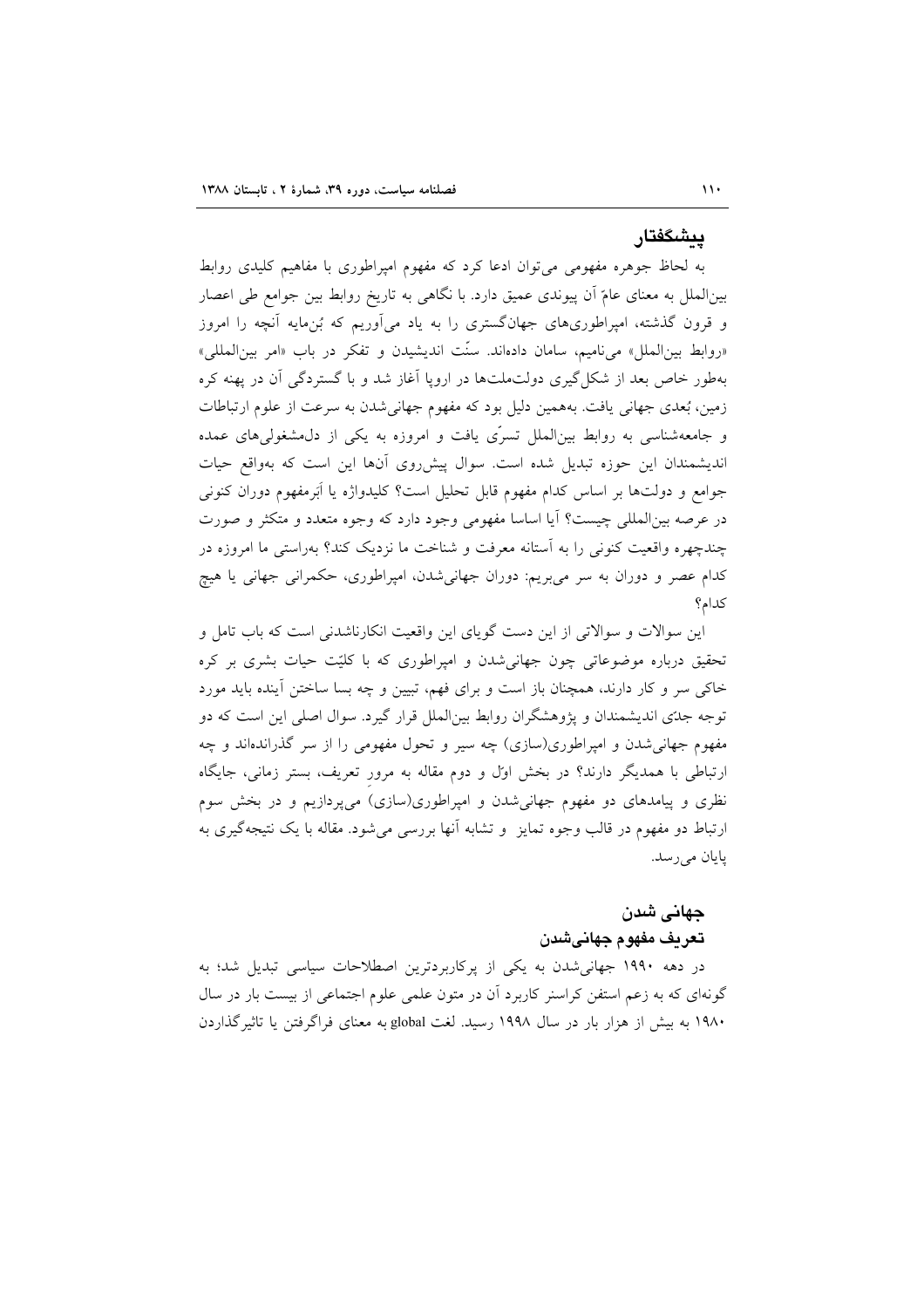بر کلیت بههم پیوسته جهان بشری و پسوند ization نیز به معنای فرأیند و دگرگونی اساسی در حال انجام است (سليمي ١٣٨٤: ٣-٢).

جهانی شدن پدیدهای چندلایه و پیچیده است و کلیتی ذهنگریز و ابهامآلود دارد؛ بهگونهای که هر نظریهپرداز صرفاً از دریچهای محدود و منحصر به خود به آن نگریسته است. در اینجا از میان تعاریف جهانیشدن صرفاً به سه مورد آن اشاره میکنیم تا این مفهوم را به آستانه ذهن مخاطب سوق دهیم. آنتونی گیدنز جهانیشدن را به مثابه افزایش و تقویت روابط اجتماعی در گستره جهان تعریف میکند که مناطق جغرافیایی دور از هم را در معرض تاثیرپذیری و تاثیر گذاری بر یکدیگر قرار ً می دهد (شولت ۱۳۸۴: ۴۹) . هلد، مکگرو و همکاران جهانی شدن را «فرأیندهای دگرگونی در فضای سازمانهای روابط و انجمنهای اجتماعی» میدانند که وسعت، عمق، سرعت و میزان تاثیر گذاریهای متفاوتی دارند (سلیمی ۱۳۸۴: ۳۱: شولت ۱۳۸۴: ۵۰). بارتلسون درجات این دگرگونی را با سه مفهوم انتقال (transference)، تحول (transformation) و فراروی (transcendence) توضیح میدهد. جهانیشدن به مثابه انتقال به این معناست که تبادل بین واحدهای موجود در فرآیند جهانی شدن منجر به تغییر ماهیت و هویت آنها نمی شود؛ یعنی ماهیت نظام همچنان مبتنی بر واحدهای فرهنگی و اقتصادی محلّی و ملّی است. فراتر از این، جهانی شدن به مثابه تحول به این معناست که کلیّت مرزبندیها، قواعد و اعضای نظام و در واقع کلیّت تعاملات انسانی دچار تحول می شوند. به این معنا نوعی تقسیم حوزههای صلاحیت بین دولت و مراکز اقتدار بیرون از دولت وجود دارد. اما در سطحی بسیار عمیق، جهانی شدن به مثابه فراروی به معنای تغییر ماهوی کنش گران، نفی تمایز درون / برون، تغییر شرایط وجودی واحدها و شبکهای شدن هویت و قدرت در عرصه جهانی است Bartelson)  $.2000:284-90)$ 

هلد (۲۰۰۱) جهانی شدن را پدیدهای مکانی میداند که مرتبط با گسترش و فشردگی روابط و شبکهها در جوامع انسانی است. به نظر شولت جهانی شدن را می توان در پنج معنای متفاوت بهكار برد: بين|لمللي¢شدن (internationalization)، أزادسازي (liberalization)، جهاني گرايي (globalism)، غربي سازي (westernization) و قلمروزدايي (deteritorialization). او خود معنای آخر را می پذیرد و جهانی شدن را فرآیندی مستمر میداند که جهان را به «سیهر اجتماعی تقریبا بدون مرز» تبدیل میکند. او معتقد است «تقسیمبندیهای جغرافیایی باقی خواهد ماند، ولي جغرافياي سياست جهاني ديگر محدود به قلمرو سرزميني كشورها نخواهد بو د)) (شولت ١٣٨٤: ٩-۴٧).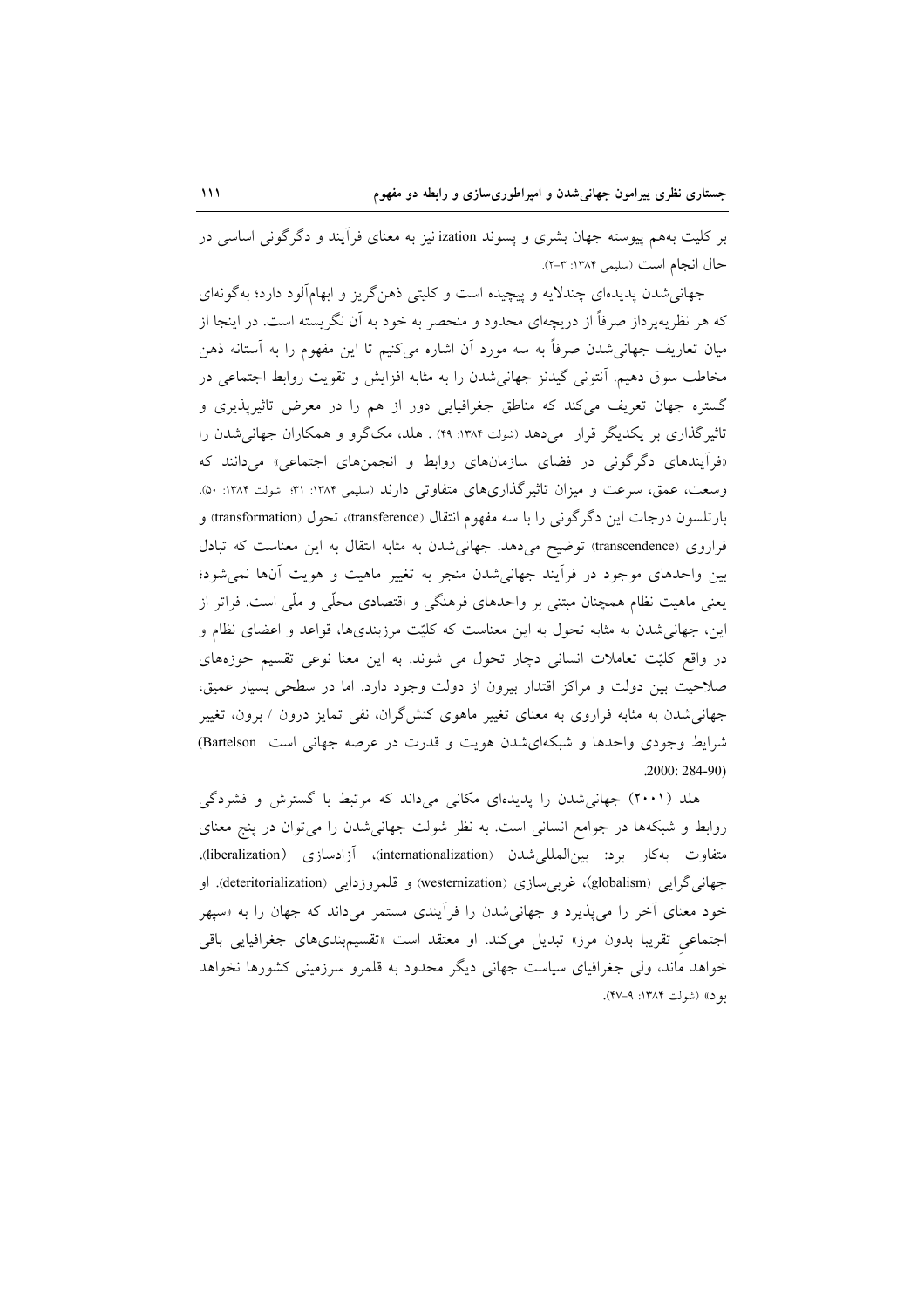#### بستر زمانی

سازه نظری جهانی شدن همانند هر سازه مفهومی دیگر نقاط پیدایش، بلوغ و افولی دارد. مفهوم جهانی شدن که به طور خاص از اواخر دهه ۱۹۸۰ در ادبیات علمی جهان مطرح شد، بعد از فرویاشی اتحاد شوروی به حرکت رو به رشد خود ادامه داد و بعد از ۱۱ سپتامبر به زعم برخی دچار تطور شد و به زعم برخی دیگر تداوم داشته است. هلد و مکگرو به چهار موج يا نقطه عطف در سير تحول مفهوم جهاني شدن اشاره مي كنند: نظري، تاريخي، نهادي و شالوده شکنانه. در موج اول، اندیشمندانی مانند گیدنز، آلبرو، هاروی، اوهمای، روزنا و ...به نظریهپردازی پرداختهاند. در موج دوم یعنی موج تاریخی افرادی مثل هلد و مکگرو، هرست و تامپسون ، فرانک، کاستلز و بالدوین به این مسئله پرداختهاند که تحولاتی که به جهانی شدن نسبت داده مي شوند تا چه حد جديد و نوظهورند. در موج سوم يا نهادي افرادي چون هي، واتسون و پوگ به ارزیابی همگراییها و واگراییهای ناشی از جهانیشدن پرداختهاند و در موج چهارم یا شالودهشکنانه که بازتاب اندیشههای پساساختارگرا و سازهانگارانه است بر اهمیت ایدهها، کارگزاری و تغییرات ساختاری در تحلیل جهانی شدن پرداخته شده است و تحولات کنونی به مثابه جهانی شدن رقیب یا آن چه هافمن «برخورد جهانی شدنها» می نامد در نظر گرفته می شود (5-5 :2007 Held and McGrew). برخی محققان مانند کازلارک (2001) از این تكثر مفهومي استقبال ميكنند و أن را لازمه مفهوم جهاني شدن مي دانند. براي نمونه اين محقق با انتقاد از اروپامحوری نهفته در مفهوم جهانیشدن، از ضرورت توجه به تفاوتها و رخدادهای متکثر در عرصه جهانی سخن میگوید که راه را برای ارائهٔ نظریهٔ انتقادی از جهانی شدن و اجتناب از جهان شمول انگاری (universalism) در نظریهپردازی در باب امر جهانی هموار می کند. یان بروف نیز به سه موج نظریات جهانی شدن اشاره می کند: در موج اول با کاهش قدرت دولت و افزایش محدودیتهای آن بر اثر همگراییهای اقتصاد جهانی مواجه هستیم. در موج دوم، این تلقی وجود دارد که تحولات اقتصاد جهانی به لحاظ ماهوی و کیفی تحولاتی جدید و بی سابقه نیستند و دولتها همیشه برای رویارویی با جریانهای اقتصادی فرا ملَّى بر دامنهٔ نفوذ اقتصادى خود افزودهاند نه اين٤ه عقب كشيده باشند. موج سوم، نظريات كه به دیدگاه شخصی بروف نزدیکتر است جهانی شدن روایتی برساختی و پدیدهای گفتمانی، تصادفی، پیچیده، ناهمگون و گسستآفرین است و نمیتوان آن را پدیدهای برکنار و منفک از کنش ها و برداشتهای انسانی دانست. بر اساس این برداشت پساساختارگرایانه جهانی شدن روایتی است که در جهان معاصر تولید و مصرف میشود تا زندگی انسان را امکان یذیر و معنادار کند. به عبارت دیگر، جهانی شدن مفهومی هژمونیک برای فهمپذیرکردن فرأیندها، جریانها و گرایشهای متمایز، متفاوت و ناهمگونی است که برخی بر برخی دیگر مسلطاند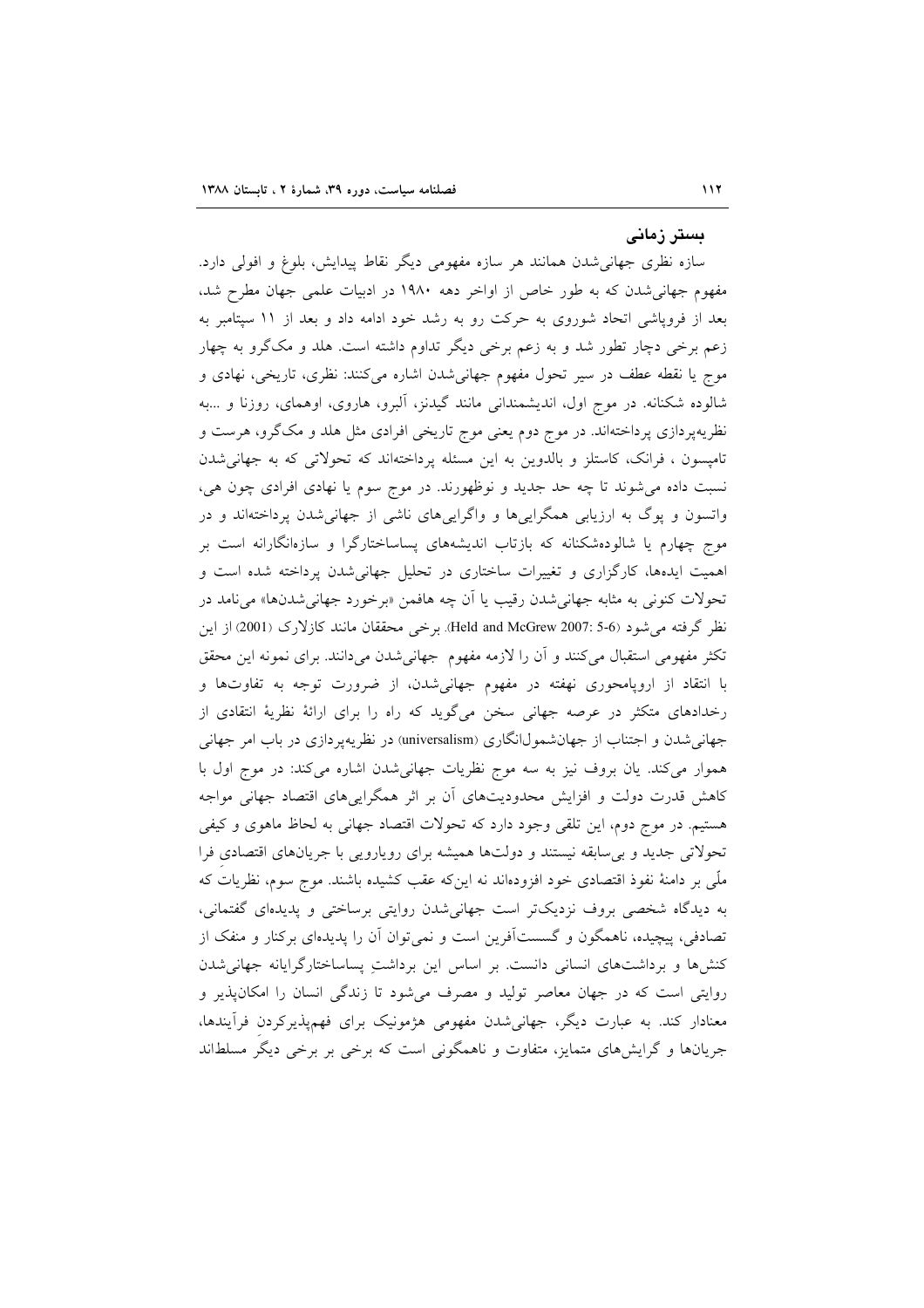(263-70 :Bruff) Druff). با وجود اين، هلد و مک گرو در جواب به منتقدان جهاني شدن بر آنند که انقلاب ارتباطی در جهان، گسترش بازار جهانی، تقسیم کار نوین بینالمللی، گسترش ارزشهای دموکراتیک و حرکت افراد نیروهای بنیادینی هستند که جهانی شدن را حتی بعد از ١١ سيتامبر ييش مي برند (Held and McGrew 2007: 4).

#### حاىگاه نظرى

در این قسمت، جهانی شدن از دید پنج گرایش نظری یا چارچوب مفهومی عمده در روابط بینالملل یعنی چارچوب لیبرالیستی، رئالیستی، مارکسیستی، جامعه شناختی و سازهانگارانه به طور اجمال بررسی میشود. نظریهپردازانی مانند هلد، مک گرو، نای، کوهن و اوهمای جهانی شدن را دگرگونی تدریجی همراه با گسترش لیبرال دموکراسی میدانند. از منظر رئالیستی افرادی چون والتز، گیلپین، کراسنر و گراهام تامپسون وجود پدیده جهانی شدن یا نو بودن اّن را به دیده تردید می نگرند. از منظر مارکسیستی متفکرانی چون امین، والرستین و هابرماس جهانی شدن را گسترش نظام استثمارگر سرمایهداری میدانند. واندانا شیوا نیز با رهیافتی مارکسیستی به جهانیشدن می نگرد. او سه موج جهانیشدن را استعمار غرب، پروژه توسعه غربی و تجارت أزاد میداند. در موج اول، کشورهای اروپایی به استعمار قارهٔ اَمریکا، آفريقا، آسيا و استراليا پرداختند. بعد از اين موج كه از نظر اين محقق ١٥٠٠ سال به طول انجامیده است با موج دوم جهانی شدن مواجه هستیم. در موج دوم و از نیمه دوم قرن بیستم، جهانی شدن در قالب تحمیل مفهوم غربی «توسعه» به کشورهای غیراروپایی ادامه یافت. در موج سوم، جهانی شدن در قالب تجارت آزاد درآمد و نهادهای بین|لمللی مثل سازمان تجارت جهانی و بانک جهانی از سال ۱۹۹۵ به بعد روند جدید جهانی شدن را در قالب سیاستهای نولیبرال پیش بردند. این محقق با انتقاد از این روند طولانی بر این نظر است که جهانی شدن همیشه با خشونت؛ تحمیل و نابرابری همراه بوده است و می توان آن را «تحمیل اراده اقتصادی شمال به بقيه جهان» ناميد (Shiva 2000: 131-2).

از منظر جامعهشناختی افرادی چون گیدنز، رابرتسون، آلبرو و واتزر جهانی شدن را در بطن و جوهره پدیدههای اجتماعی و عامل تغییر در بنیادهای زندگی اجتماعی بشر میدانند (سلیمی ۱۳۸۴: ۴-۲۳) و بالاخره اندیشمندانی مانند توماس ریس و یان کلارک از منظر سازهانگاری به جهانی شدن می نگرند. توماس ریس بر این باور است که سازهانگاری به خوبی می تواند گسترش هنجارها و الگوهای فرهنگی ناشی از جهانی شدن را توضیح دهد و امکان بررسی نقادانه نظامهای معنایی در گفتمان جهانی شدن را فراهم کند (Riss 2007: 141-2). یان کلارک نیز مزیت سازهانگاری در تحلیل جهانی شدن را توجه همزمان به ابعاد مادی و معنایی واقعیت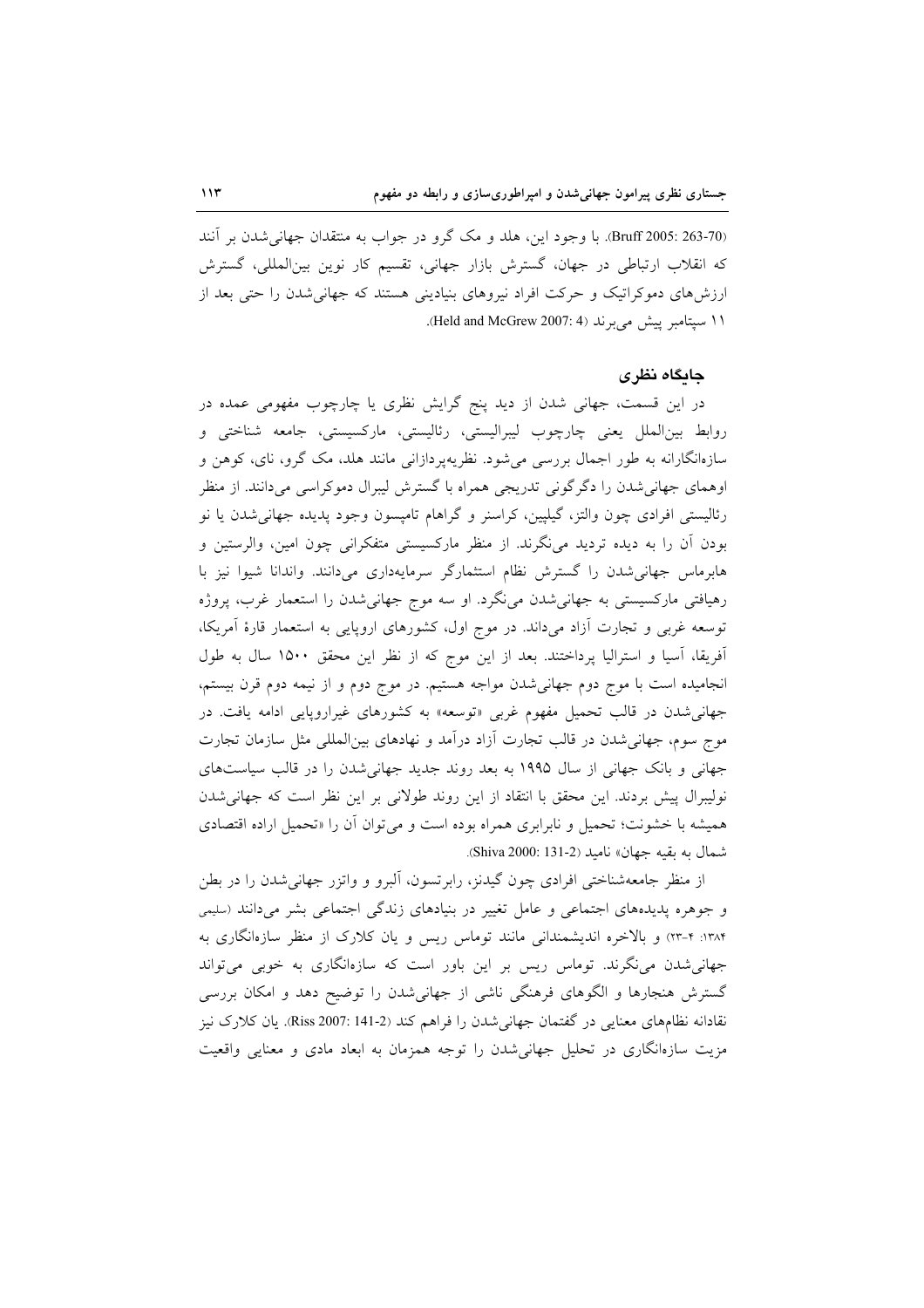بینالمللی میداند. او معتقد است که درهمتنیدگی قلمروهای ملی و بینالمللی در فرأیند جهانی شدن، اتخاذ رویکرد نظریای را ایجاب می کند که ابعاد مختلف جهانی شدن را در کلیت یکپارچه آن تحلیل کند و سازمانگاری بهترین رویکرد برای این منظور به شمار می آید (دلارد ۱۳۸۲: ۴۰-۳۵۸). در خصوص برهم کنش قلمروهای ملی و بینالمللی و به عبارت دیگر تاثیر و تاثر دولت ملتها در فرأيند جهاني شدن سه ديدگاه خوش بينانه، بدبينانه و ميانه وجود دارد:

١) جهانگرايان راديكال يا قرون وسطاگرايان جديد كه دولتملتها را در حال اضمحلال و حاکمیت را در حال انتقال از دولتها به بازار میدانند؛ ۲) بدبینان که جهانی شدن را اسطوره و تاثیر آن بر دولت ملتها و حاکمیت آنها را ناچیز می دانند و ۳) در میانه طیف، فرادولتگرایان مثل اسلاتر، لیبرال دموکراتهایی مثل راولز و تحولگرایان و نهادگرایان لیبرال مانند هلد که دولتملتها را پابرجا میدانند ولی معتقدند که مفهوم مدرن حاکمیت ناچار است از چارچوب وستفاليايي خارج شده و با جهاني شدن سازگار شود :004: Manniruzaman) (5-6. تفکیک مفهومی دیگر در ادبیات جهانی شدن تفکیک بین جهانی شدن و جهانگرایی (Globalism) است که کوهن و نای در مقالهای در نشریه فارن پالیسی در سال ۲۰۰۰ به آن اشاره کردهاند. جهانگرایی از نظر آنها گونهای وابستگی متقابل است که ناظر به وجود شبکههای روابط چند جانبه فراقارهای است (سلیمی ۱۳۸۴: ۶۱–۶۹). از نظر این دو، جهانگرایی پدیدهای چندان جدید نیست. در مقابل، جهانی شدن به معنای افزایش عمق و گستردگی فرأیند جهان گرایی است (Keohane and Nye 2006).

### ييامدهاى متصور

در خصوص پیامدهای فرأیند جهانی شدن دیدگاههایی مختلف و گاه متعارض ارائه شده است که در ادامه این پیامدها در قالب رابطه متقابل جهانشدن با سیاستِ دولتمحور مدرن بررسي مي شود.

از نظر راب واکر تعاریف و تبیینهای متداول از جهانی شدن، مفهوم و معنای سیاست را در دوران جهانی شدن نادیده گرفته و آن را بی معنا و تهی ساختهاند. تعریف جهانی شدن بر اساس رهیافتهای اقتصادی و رهیافتهای سیاسی صرفا دولتمحور، آن را علی رغم سیاسی بودن به پدیدهای کاملاً غیرسیاسی تبدیل کرده است؛ گویی که سیاست جز با ارجاع به دولت، معنادار نیست. بنابراین، کاهش اقتدار دولت و اهمیتیافتن موضوع جهانی شدن، بازنگری در مفهوم پیشین از سیاست را ضروریتر از قبل کرده است (4-24 :Walker 2000). لازمه این بازنگری مفهومی، شالودهشکنی دوگانهانگاریهای متداول در تحلیل رابطه جهانی شدن و دولت است. راب واکر تضاد جهانی شدن/ دولت را بر اساس تضاد عامگرایی/ خاص گرایی تفسیر می کند. او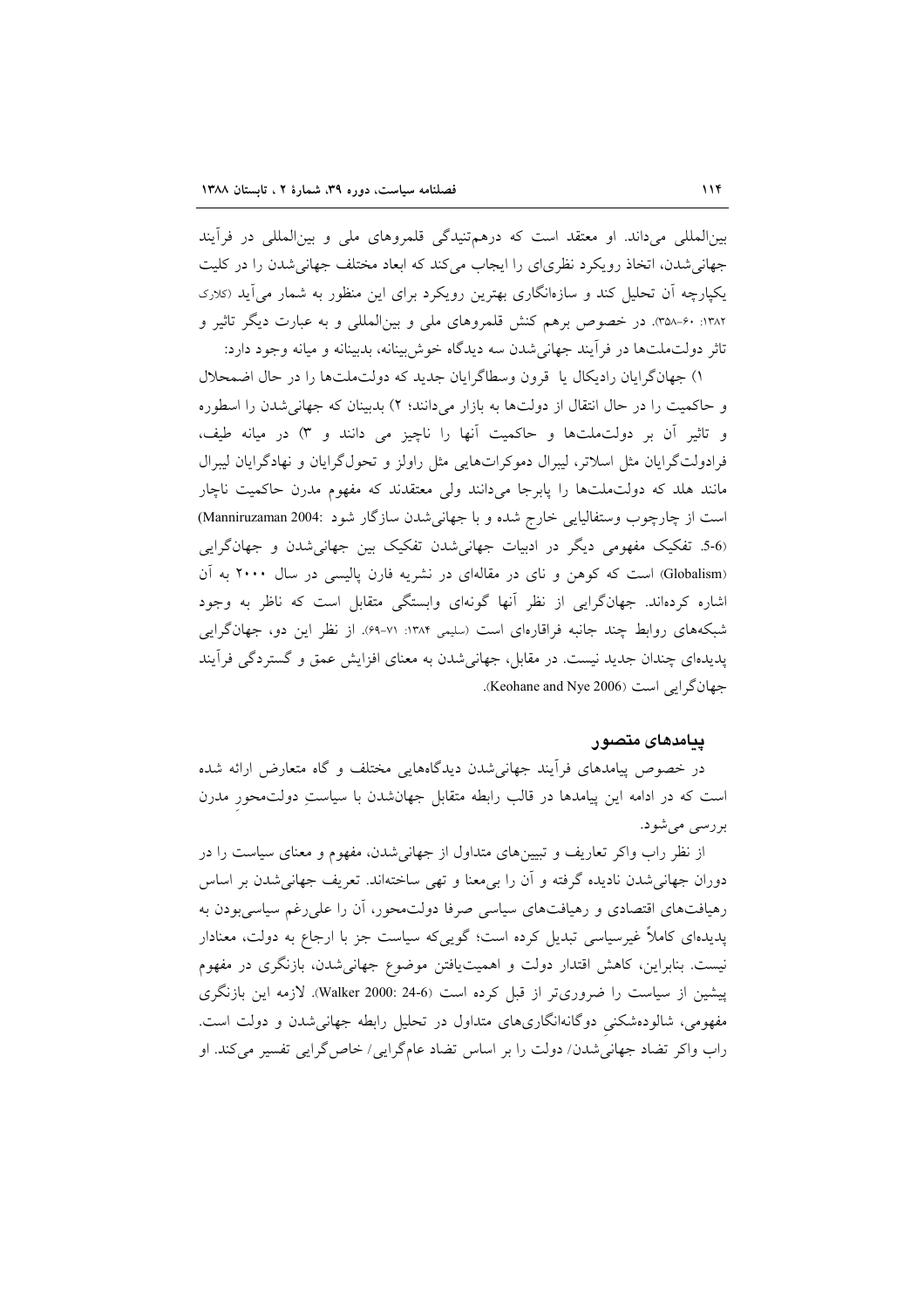بر این نظر است که ظهور دولت مدرن به عنوان فرآیند خاص گرایی، همراه و همزاد با شکل گیری نوعی اجتماع فرهنگی عامگرایانه بوده است که آن را در قالب مفاهیمی چون مسیحیت، اروپا و مدرنیته میتوان تفسیر کرد. دولتها به عنوان کارگزاران خاص گرایی، همیشه در فرأیند عامگرایانه حضور و دخالت داشتهاند: وجود اخلاق مسیحی، تسلط فرهنگ دیپلماتیک اروپایی، رویه عقلانی سازی مدرن و همبستگی / تفکیک دولتملتها در قالب سازمان ملل همگی نشانگر جدایی،اپذیری خاص\$رایی و عامگرایی و به تعبیر انضمامیتر همزاد بودن دولت و جهانی شدن در طول حیات آنهاست (Walker 2000: 27-31). یان کلارک نیز با ردّ دیدگاههای علّمی یکسویه در تبیین رابطه جهانیشدن و دولت به همبستگی این دو پدیده قائل است؛ به این معنا که از یکسو جهانیشدن منجر به تغییر و تحول در بستر کنش و ظهور اشکالی جدید از دولتها شده است و از سوی دیگر دولتها با توسل به سازماندهی مجدد و ارائه تعاریف نو از مفاهیم اقتصاد، امنیت، حاکمیت، هویت اخلاقی و … در صدد تاثیرگذاری بر جهانی شدن هستند. بهعبارت دیگر، جهانی شدن در «زمین بازی نیروهای مختلف سیاسی» روی میدهد که برآیند این نیروهاست که نتیجه آن(ا مشخص میکند (کلارک ۱۳۸۲: ۳۸- $\cdot$ (۲۷

بنابراین، رابطه علّی یکسویه بین جهانی شدن و دولت که بر اساس آن، دولت صرفا معلول امواج جهانی شدن و حداکثر در موضع واکنشی و تدافعی نسبت به آن قرار دارد، فرو می ریزد. بلکه مسئله اصلی، کاهش توانایی دولت در ارائه منحصرانه راهحل برای تضاد تاریخی خاص گرایی/عامگرایی یا کثرت / وحدت است. در ادامه این مسئله را در قالب سازوکارها، واگرايي ها، همبستگي ها و مرزبندي هاي امر سياسي در دوران جهاني شدن پي مي گيريم:

**سازوکارها**: سازوکارهای سازماندهی امر سیاسی در دوران جدید تغییر کرده است. مایکل زُرن با انتقاد از «ملَّى گرايبي روششناختبي» (methodological nationalism) حاكم بر مطالعات بینالمللی معاصر از عرصه سیاسی در حال ظهوری در جهان سخن می گوید که دارای سه خصوصيت است:

اعضای آن(ا کنشگران جمعی (corporate actors) تشکیل میدهند که در یک حوزهٔ  $\mathcal{L}$ خاص از امور بشری دارای سطح بالایی از سازماندهی هستند.

۲) در این عرصه سیاسی در حال ظهور رویکردهای حل|لمسائلی از اهمیت بیشتر نسبت به هویت مشترک بین افراد برخوردار است و اعضاء بیشتر به دنبال منافع مشترک هستند تا خبر مشترک.

فقدان اقتدار مرکزی از دیگر خصوصیات این عرصه سیاسی است و بههمین دلیل  $(\tau$ سازوكار تصميمگيري در آن بر اساس اجماع است نه راي اكثريت (3-248 :2005).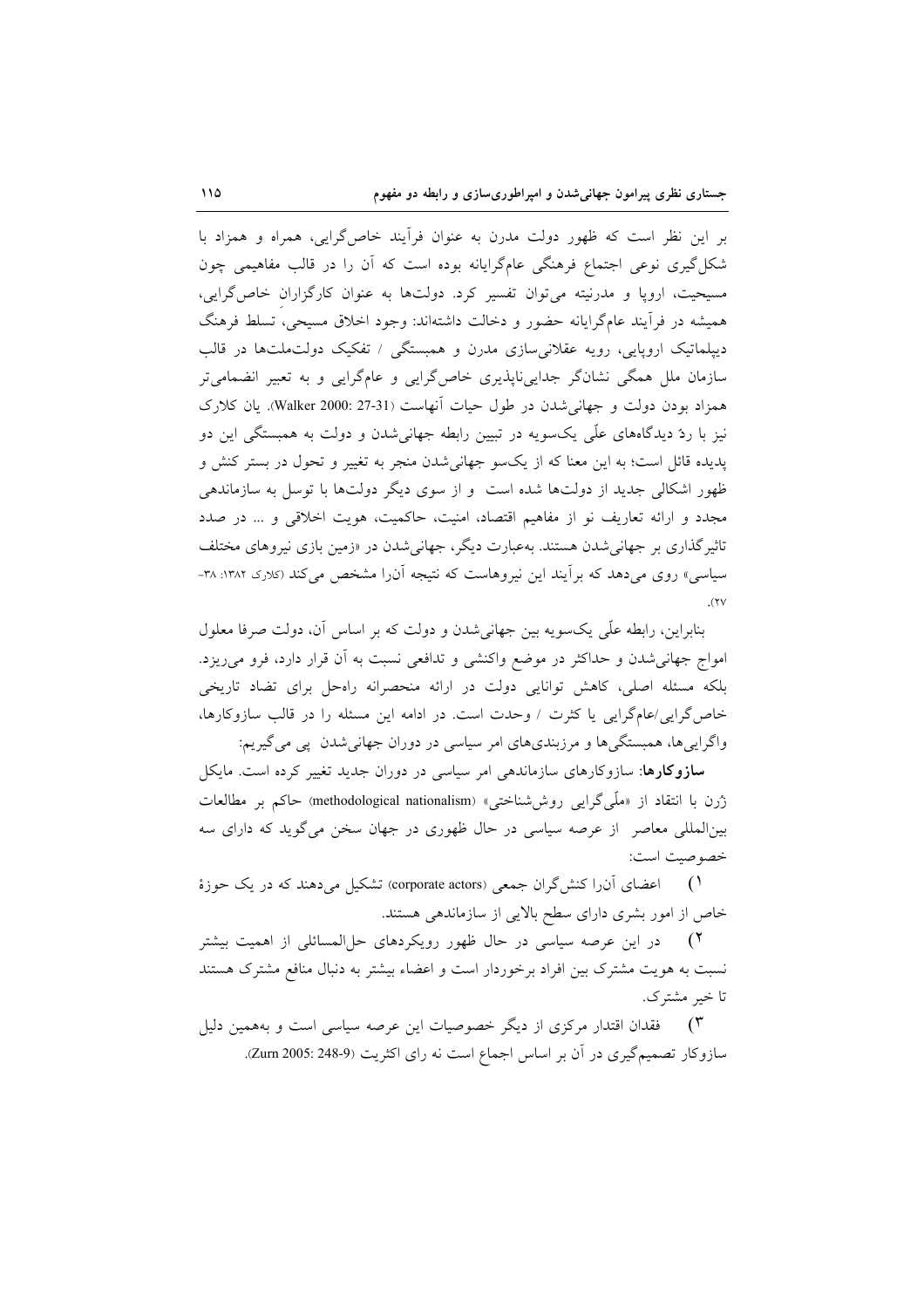بههمین دلیل میتوان ادعا کرد که در دوران جهانی شدن، دموکراسی به عنوان سازوکار سازماندهی امر سیاسی با معضلات و نارساییهای جدّی مواجه خواهد شد. بسیاری بر این نظرند که اساسا دموکراسی در دوران پسا دولت ملّت غیرقابل تحقق است؛ چرا که اولا این مفهوم با مفهوم دولت سرزمینی در پیوند ناگسستنی و تاریخی قرار دارد و ثانیا روند کار در نهادهای بین المللی همیشه با تضاد بین تصمیمگیریهای کارآمد و فوری و اتکاء به روندهای دموکراتیک مواجه بوده است. راهحل زُرن برای رفع مشکل دموکراسی در دوران جهانی شدن، ایجاد «ساختارهای حکمرانی ملّی;داییشده» (denationalized governance structures) برای دخالت دادن همه افراد در تصمیمگیریها مرتبط با آنهاست ( 244.5 :2005 Zurn). بر این اساس میتوان گفت که مکانیزم سازماندهی امر سیاسی در دوران جهانیشدن در حال دگردیسی و بیرونآمدن از قالب دولتملّت و گذار به سوی مکانیزمهای جهانی جدید است که شکل، بستر، کارآمدی و مشروعیت آنها همچنان در هالهای از ابهام قرار دارند.

**واگراییها**: ماهیت شالودهشکنانهٔ جهانیشدن منجر به ظهور مقاومتهایی در مقابل این فراًیند شده است. ناهمگونیها و چندگانگیها در درون جوامع (33 :Walker 2000) و ظهور منابع جدید هویتی مثل نژاد، جنسیت، قومیت، طبقه، مذهب و حرفه از جمله چالشهای پیشرروی کنش گران سیاسی در عرصه جهانی است. پیدایش جنبشهای ضدّ نظام مانند آنچه در زمان برگزاری نشستهای کشورهای صنعتی و یا نهادهای مالی و اقتصادی بین المللی شاهد هستیم از دیگر روندهای واگرایانه در دوران جهانی شدن است. بازیابی هویتی گروههای راست مسیحی به عنوان جنبشهای ضدّ مدرن در کشورهای صنعتی جهان با توجه به مخالفت آنها با سیاستهای مهاجرتی، نگرانی از تضعیف سیاستهای رفاهی و کاهش اقتدار سیاسی دولتها نشان از مقاومت در برابر امواج جهانی شدن است. تقویت روند منطقهگرایی در قالب نفتا، اتحادیه اروپا، آ سه آن و ... از دیگر علائم واگرایی در عرصه جهانی است ( :2005 Zurn 246. بنابراین می توان گفت که روند جهانی شدن مقاومتها و واگرایی هایی را در قالب جنبشهای ضدّ نظام و ضدّ مدرن و روندهای منطقهگرایی دامن زده است که باید در کنار همبستگیهای فراملّی به آنها توجه کرد.

همبستگیها: پیوندها و همبستگیهای فراملّی عینیترین و ملموسترین سطوح پدیده جهانی شدن بهشمار می آیند. پیوندهای شبکهای در سطح جهانی با عبور از موانع ملّی، به پیدایش روابط بههم پیوستهٔ هویتمندی، کنشگری و یادگیری در عرصههای متعدد از حیات بشری منجر شده است. فعالیت شرکتهای چندملّیتی و بازارهای سرمایهای جهانی، عملکرد سازمانهای فراملّی و رویههای حقوق بین|لملل Balton 1998: 106) و نقشی که تحرک سرمایه،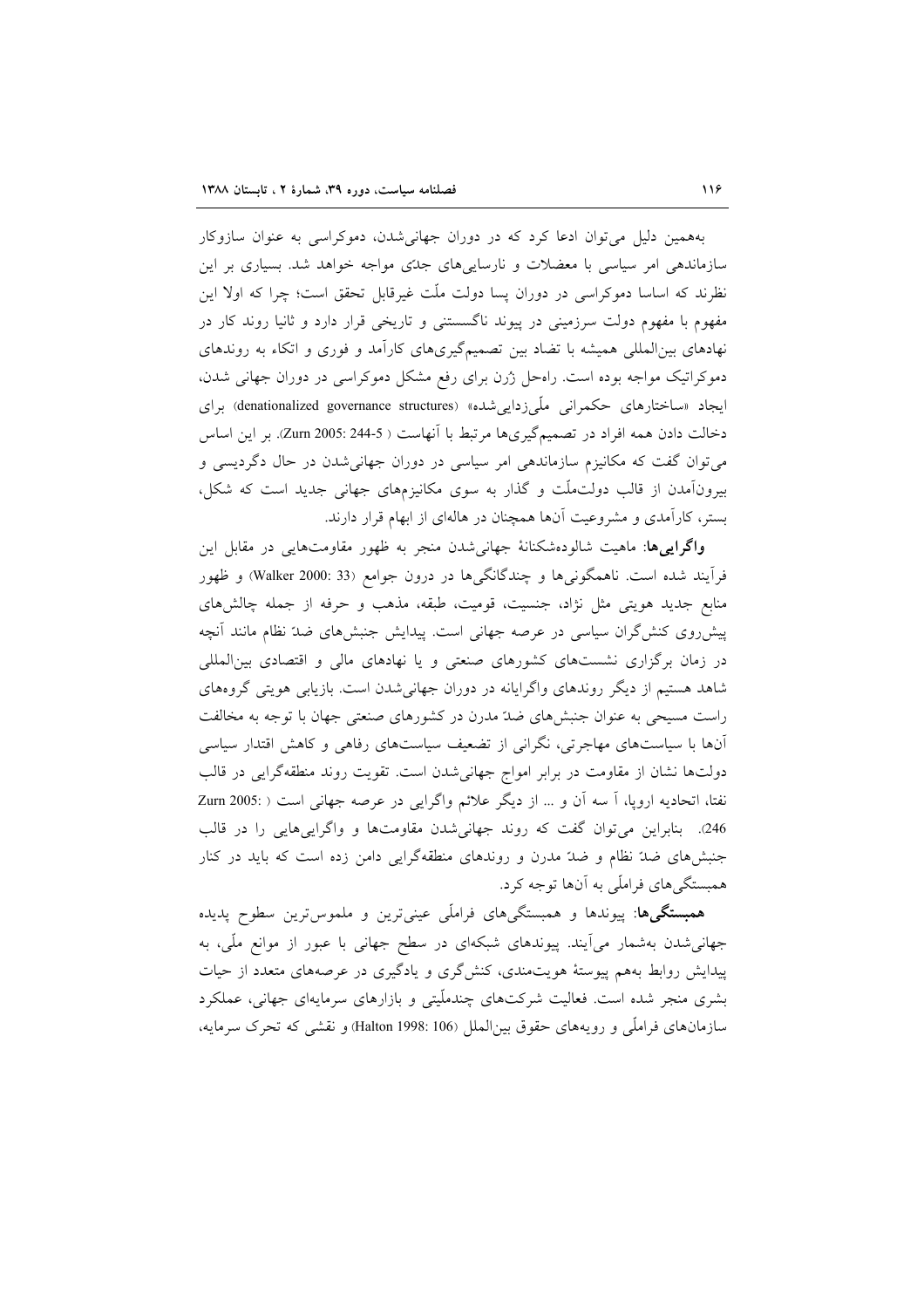انسان، کالا و اطلاعات در دگر گونی ساختارهای کهن و شکل گیری همبستگی های جدید دارند از جمله نكات قابل ملاحظه در اين زمينه بهشمار مي آيند (4-33 :Walker 2000).

ظهور فوق،لمّیگرایی (supernationalism) نیز در این زمینه قابل فهم است. نهادهای فوق ملَّی با حوزههای صلاحیت برتر و مسلَّط بر حوزههای صلاحیت داخلی، نویدبخش افزایش اعتبار تعهدات جهانی کنش گران است. نهادینهشدن مکانیزم حلّ اختلاف در سازمان تجارت جهاني، تاسيس ديوان جنايي بين المللي (International Criminal Court) و امكان شكايت مستقلانه افراد به مراجع قضایی در سطح جهان از جمله تحولات امیدوارکننده در پیدایش نهادهای فوق ملّی مستقل از منافع و سیاستهای دولتهای منفرد است (Zurn 2005: 246-8). بنابراین، میتوان گفت پیوندها، روندها و جریانهای جهانی در حال ظهوری وجود دارند که چشماندازی بدیع و یکسره دگرگونشده از ساختار همبستگیهای جهانی را دنبال میکنند.

مرزبندیها: امر سیاست بنا به تعریف در پیوند با مرزبندی و تمایزگذاری است. آیندهٔ خطوط و مرزبندیهای سیاسی در جهان متحول امروز مسئلهای اساسی و حیاتی برای فهم سرنوشتِ ساختارهای سیاسی در جهان محتمل فرداست. کاهش توانمندی دولت در تمایزگذاری و تفکیکِ درون / برون، ظهور خطوط جدید درونگذاری / برونگذاری که با مرزبندیهای قدیمی دولتملتها سازگاری ندارند و ابهام و تنش میان امر جهانی/ امر محلّی به تعبیر راب واکر یا امر جهانشمول / امر تصادفی به تعبیر فردریش کراتوچویل از جمله معضلات ساختارهای دولت ملّی در دوران جدید هستند :Walker 2000: 34; Kratochwil 2007) .499)

بنابراین، شاهدیم که مرزبندیهای سنّتی در حال ریزش و فروپاشی هستند و مرزبندیهای جدید همچنان در ابهام و تعلیق قرار دارند و شکل و ریختبندی آنها از ثبات و پایداری برخوردار نیست. بنابراین از بررسی پیامدهای جهانی شدن و رابطه متقابل آن با سیاستِ دولت-محور مدرن میتوان به این برداشت کلّی رسید که مرزبندیهای سیاسی جدید ناشی از جهانی شدن، توسل به سازوکارهای سازماندهی نوینی را در عرصههای سیاسی جهان ضروری کرده که بازتاب آن را در قالب واگراییها و همبستگیهای چندگانه در عرصه جهانی شاهد هستیم. نقطه ثقل این واگراییها و همگراییها، فروپاشی ادعاهای انحصاری دولتملّتها در تکوین و سازماندهی امر سیاسی در جهان جدید است. نظام امپراطوری معاصر یکی از اشکال نوشدهٔ نظمبخشی سیاسی در ورای مرزهای ملّی است که در ادامه به بررسی آن خواهیم بر داخت.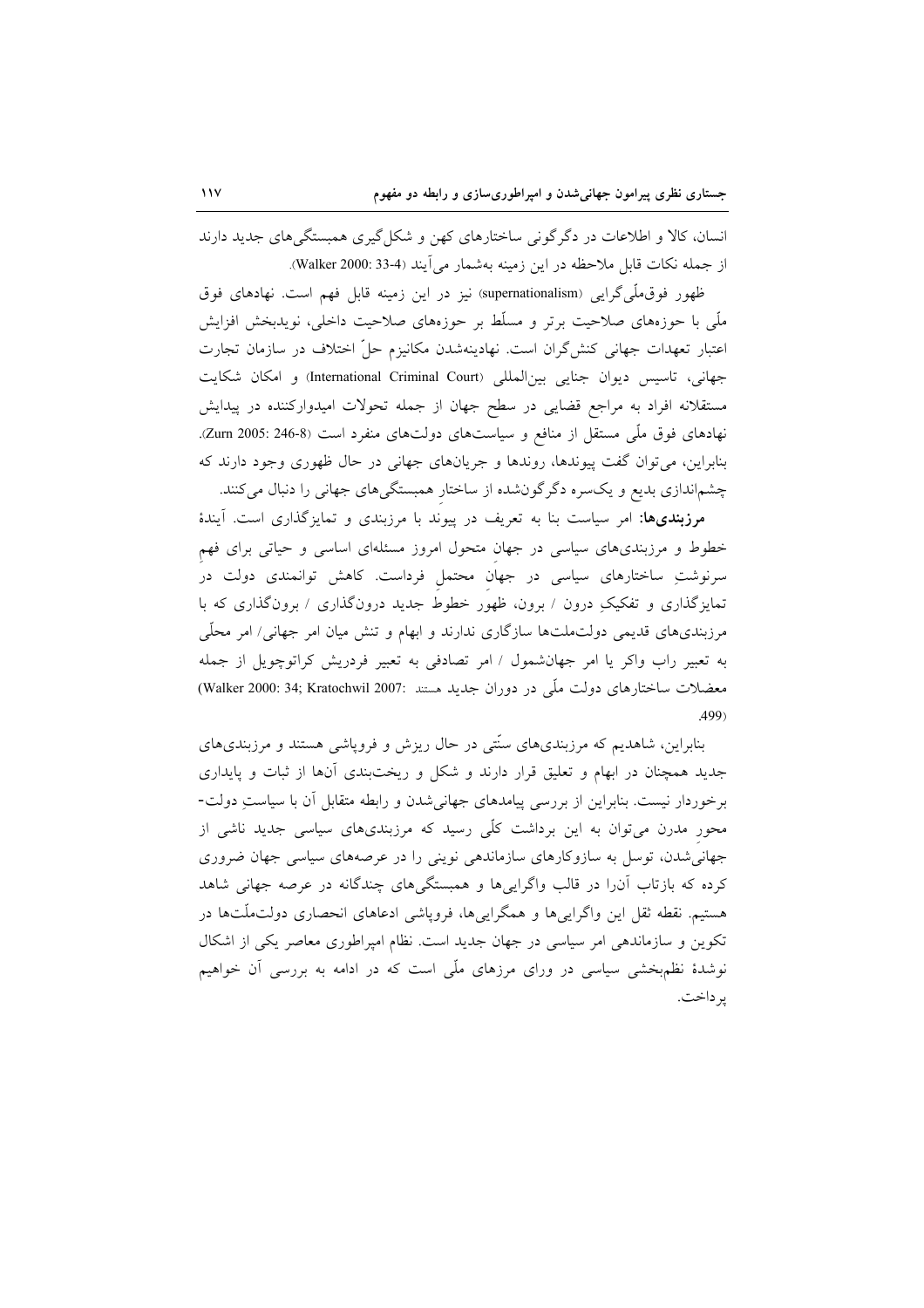# امیراطوریسازی

# تعريف امپراطوریسازی

رابرت کاکس امپراطوری را «تسلط یک کشور بر دیگر کشورها با هدف تغییر رفتار خارجی آنها و تضمین حداقل اشکال پذیرفته شده از رفتار داخلی آنها» تعریف میکند (Cox 2004: 601). هارت و نگری امپراطوری را نه مرکز قدرت سرزمینی با مرزهای مشخص بلکه دستگاه فرمانروایی غیرمتمرکز و غیرسرزمینی میدانند که مدیریتکننده هویتهای مختلط، سلسله مراتبهای منعطف و تبادلات متکثر از طریق شبکههای منعطف فرماندهی و هدایت است (582-582 :Callahan). نکسون و رایت نیز روابط مرکز – پیرامون را جزیی مهم از ساختار امپراطوری به حساب میآورند (Dexson and Wright 2007: 258). بارکاوی و لفی در مقالهای خواستار احیای مجدد مفهوم امیراطوری در عرصه نظری روابط بین|لملل شدهاند. از نظر أنها امپراطوری یا روابط امپریالی در بستری از روابط اجتماعی متراکم سلسله مراتبی شکل میگیرد که در آن، مرزهای ملَّی دیگر ظرفهای نفوذ ناپذیری تلقی نمیشوند Laffey 2002: 110-11)(Barkawi and اگر چه مقاله بارکاوی و لفی مورد انتقاد قرار گرفته و مارتین شاو ضرورت به رسمیت شناختن روابط شبهامپریالیستی را گوشزد کرده است ( Shaw 2002) ولی این اتفاق نظر وجود دارد که مفهوم امپراطوری میتواند افقهای نظری نوینی را به روي رشته روابط بين|لملل بگشايد.

هارت و نگری در کتاب *امپراطوری* خود به چهار مدل امپراطوری اشاره می کنند: حقوقی، ماشین جهانی سیاست مشرف بر حیات، چندکارکردی و تلفیقی سه سطحی. در مدل حقوقی (juridical) حاکمیت و صلاحیت ملّمی دولتها دچار اضمحلال شده است و هنجارهای جهانی حقوق بشر به مثابه قوانین فراملّی مبتنی بر حقوق طبیعی توسط سردمداران قدرتمند نظام امپراطوری تفسیر، ترویج و اجرایی میشوند؛ بهگونهای که دولتها مجبور به تبعیت از آنها هستند (Hardt and Negri 2000: 8-10). این نوع از امپراطوری مورد نظر هارت و نگری را می توان همان «امیراطوری بشردوستانه» (humanitarian empire) مورد نظر باسویچ و مالابای دانست (205: Morgan 2006: در مدل دوم يعني ماشين جهاني زيست مشرف بر حيات (global biopolitical machine)، امیراطوری بر اساس مفهوم ق*درت مشرف بر حیات* فوکو عمل می کند. قدرت مشرف بر حیات (biopower) شکلی از قدرت است که زندگی اجتماعی انسانها را از درون تنظیم، پیگیری، تفسیر و مفصل بندی مجدد میکند. امپراطوری بر اساس این قدرت تمام جوانب زندگی انسانها شامل اذهان و ابدان آنها را تحت سیطره و کنترل خود گرفته و کلیّت حیات بشری را به مثابه اجزاء درونبی و ذاتبی خود در میآورد. سلطه این ماشین جهانبی تا حدّی است که ابعاد شخصی و مخفی زندگی انسانها و حتی عادات و رویههای غذاخوردن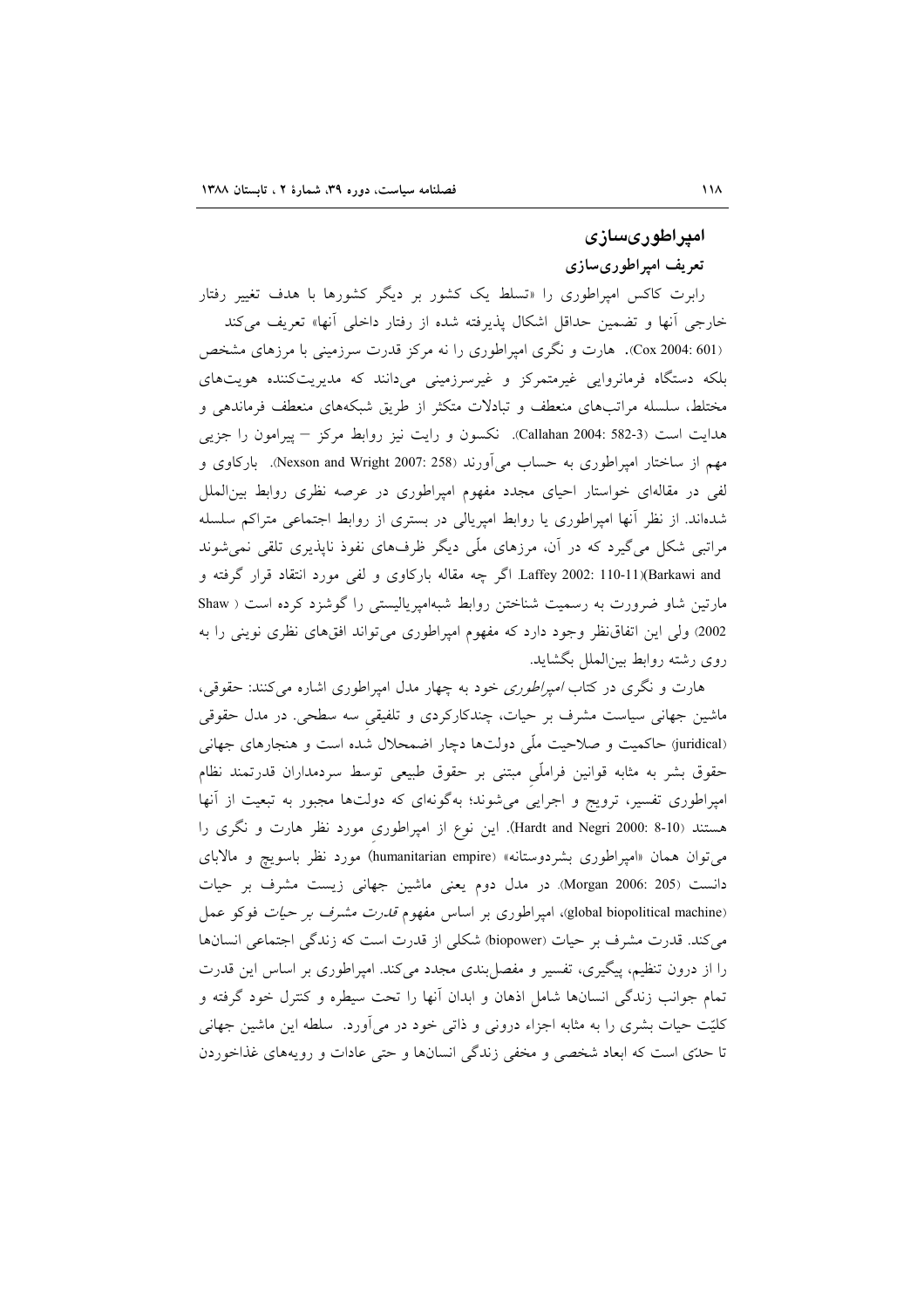آنها را نيز در چنبره كنترل خود دارد (206 :2000 Hardt and Negri). در مدل سوم يعني مدل چندکارکردي (mixed functional) ساختار و بنيان اقتدار مورد توجه است. هر سه نوع منبع اقتدار مورد اشاره وبر یعنی اقتدار سنّتی، کاریزماتیک و بوروکراتیک–عقلانی، ساختار اقتدار چندگانه و تلفیقی را برای نظام کنترلی این مدل از امپراطوری به وجود می آورند (Morgan 2006: 206-7). در نهایت در مدل چهارم یعنی مدل تلفیقی سه سطحی (three- tiered mixed constitution) ساختار سلطه هرمیشکل است که در بالاترین قسمت آن آمریکا و نهادهای مالی بین المللی مثل صندوق بین المللی پول و بانک جهانی، در میانه دولتملتها و شرکتهای چندملیتی و در پائینترین قسمت مجمع عمومی ملل متحد، توده مردم و سازمانهای غیر دولتی قرار دارند 30-207 :Morgan 2006). الکساندر کولی در کتاب خود به دو نوع نظام سلسله مراتب سازماندهی در امپراطوریها اشاره میکند: ۱) مدل متمرکز که در آن ساختار امیراطوری از تمرکز و یکپارچگی شدید برخوردار است و سازماندهی سیاسی از بالا به پائین انجام میگیرد و ۲) مدل چندوجهی که در آن نوعی پراکندگی سازمانی بر اساس کارکردهای مشابه تحت نظارت مرکز حاکم است. شعبههای منطقهای نهادهای امپراطوری از خودمختاری نسبی برخوردارند که امپراطوریهای اروپایی از این نوع بهشمار مي آيند (Mabee 2006).

بارنت و دووال نیز به قدرت اجباری، ساختاری، نهادی و تولیدی (مولد) در امپراطوری آمریکا اشاره میکنند. از منظر قدرت تولیدی که مورد تاکید هارت و نگری نیز هست امپراطوری محصول گفتمان دگرگونساز (گشتاری) و فرآیند مادی در عرصه جهانی است. در واقع گفتمانهایی مثل حقوق بشر، برابری و دموکراسی هویتی جدید برای آمریکا تعریف میکنند و آن(ا کشوری مسئول و ذیٰنفع و دیگران را فاقد مسئولیت و نیازمند کمک دیگران نشان می دهند (6-62 :2002 Barkawi and Laffey). در مقابل این دیدگاهها برخی معتقدند امپراطوری دانستن آمریکا گمراهکننده است؛ چرا که «نحوه عملکرد نظام فعلی جهان که از طریق هماهنگی دولتهای ملی و نیروی اجتماعی فراملّی به جای تسلط مرکز بر پیرامون عمل می کند، نشانگر این واقعیت است که قدرت جهانی آمریکا شباهتی به امیراطوری ندارد» ( Saull 251-2 :2004). اليوت كوهن صحبتكردن از اميراطوري آمريكا را درگير شدن در اشتباه تاريخي بي ثمر و خطرناک مي داند (Morgan 2006: 204).

## بستر زمانی جدید طرح امیراطوری

امروزه کاربرد واژه امپراطوری برای تحلیل قدرت آمریکا از حاشیه برداشتهای ماركسيستي به متن روابط بين المللي آمده است (250 :Saull 2004). اين مسئله ناشي از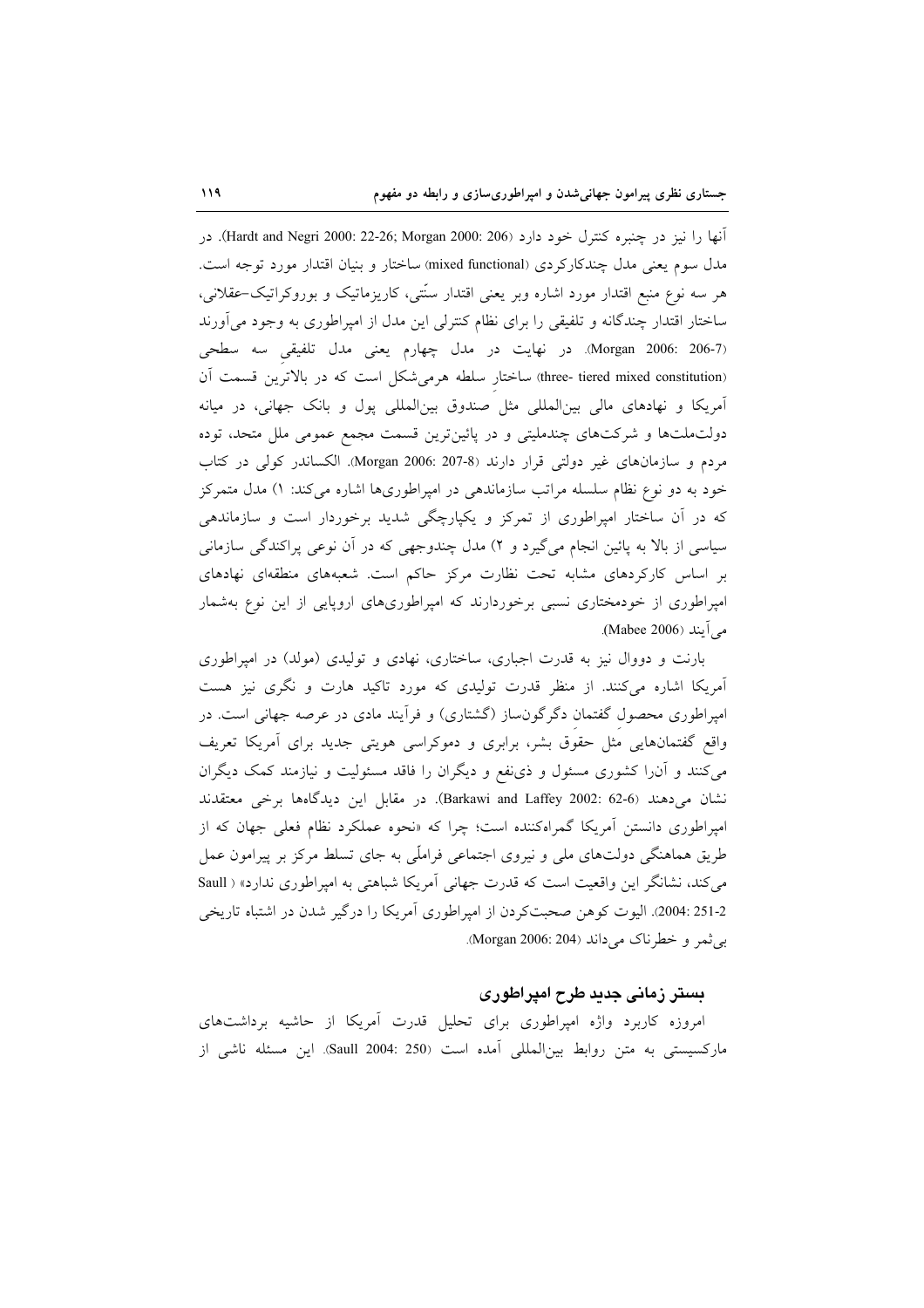سیاستهای امپراطوریسازانه آمریکا در دهههای اخیر است. در واقع آمریکا توانسته است بر ترديد مورد اشاره ادوارد سعيد در كاربرد وإژه اميراطوري فائق آيد (Biswas 2007: 118). اگرچه نظریهپردازانی مانند هانتینگتون در بررسی جایگاه آمریکا بعد از جنگ سرد صحبتی از امیراطوری نکردهاند (Ayerbe 2005; 360) اما بحث امیراطوری به اواخر دوران ریگان باز می گردد که سیاستهای تهاجمی آمریکا نهایتاً به فرویاشی شوروی و افزایش قدرت آمریکا در برابر رقبای بالقوه خود یعنی آلمان و ژاپن انجامید. دوران کلینتون وقفهای در پروژه امیراطوریسازی آمریکا ایجاد کرد تا اینکه بعد از حوادث ۱۱ سپتامبر به صورت مدون و تئوریزه و همراه با مشروعیت داخلی و بین(لمللی مجددا به آزمون درآمد (7-595 :Cox 2004b). در واقع ۱۱ سپتامبر و لشکرکشیهای متعاقب آن به خصوص اشغال عراق، آمریکا را وارد مرحلهای نوین کرده است که شباهت زیادی به امیراطوریهای اروپایی دارد :Biswas 2007 (118. تا آنجا که امروزه افرادی همچون ماکس بوت، رابرت کایلان، سباستین مالابای و … در دولت بوش معتقدند که راه حل مشکلات کنونی جهان امپراطوری آمریکا است و مفهوم جهانی شدن قادر به تبیین شرایط جهان در قرن بیست و یکم نیست. بنابراین در دولت بوش با (جرخش امپريالي» (Imperial turn) مواجه هستيم (Cox 2004b: 588-9; cox 2004a: 229; Saull) (250-51 :2004. در واقع جنگ جهانی آمریکا بر ضد تروریسم گفتمان جذابی را در مورد امیراطوری آمریکا دامن زده است (208: 2006 Morgan) که آمریکا در لفافه آن به دنبال ایجاد دوباره «ابرساختار امپریالی» بعد از فروپاشی شوروی است. آمریکا در صدد است از فرصت تاریخی ۱۱ سپتامبر برای بازتعریف روابط خود با روسیه و چین، ایجاد شکاف در اتحادیه اروپا بین اروپای پیر و جوان، سد نفوذ و پیشروی روسیه و چین در اوراسیا، حفظ سلطه خود بر دلار و انرژی و استفاده حداکثری از توان نظامی خود بهرهبرداری کند (-360 :004 Gowan .(61; Cox 2004b: 229

#### جایگاه و ریشه نظری

جريان اصلي روابط بين|لملل با تاكيد فراوان بر نظام وستفاليايي، مفهوم اميراطوري را به کلی از دایره واژگان نظری خود حذف کرده است. اما در سالهای اخیر و به خصوص پس از حوادث ۱۱ سپتامبر تلاشهای نظری چندی برای احیای مجدد این مفهوم در منظومه فکری روابط بینالملل انجام گرفته است و شمارههای ویژه در مجلات معتبر بینالمللی برای نظریهپردازی در این باب منتشر شده است (در این مورد نگاه کنید به: :Cox, Dunne and Booth 2001 ) Barkawi and Laffey 2002; Shaw 2002; Cox 2003; Cox 2002a, Cox 2004b; Saull 2004; Gowan .2004; Ikenberry 2004; Callaha 2004)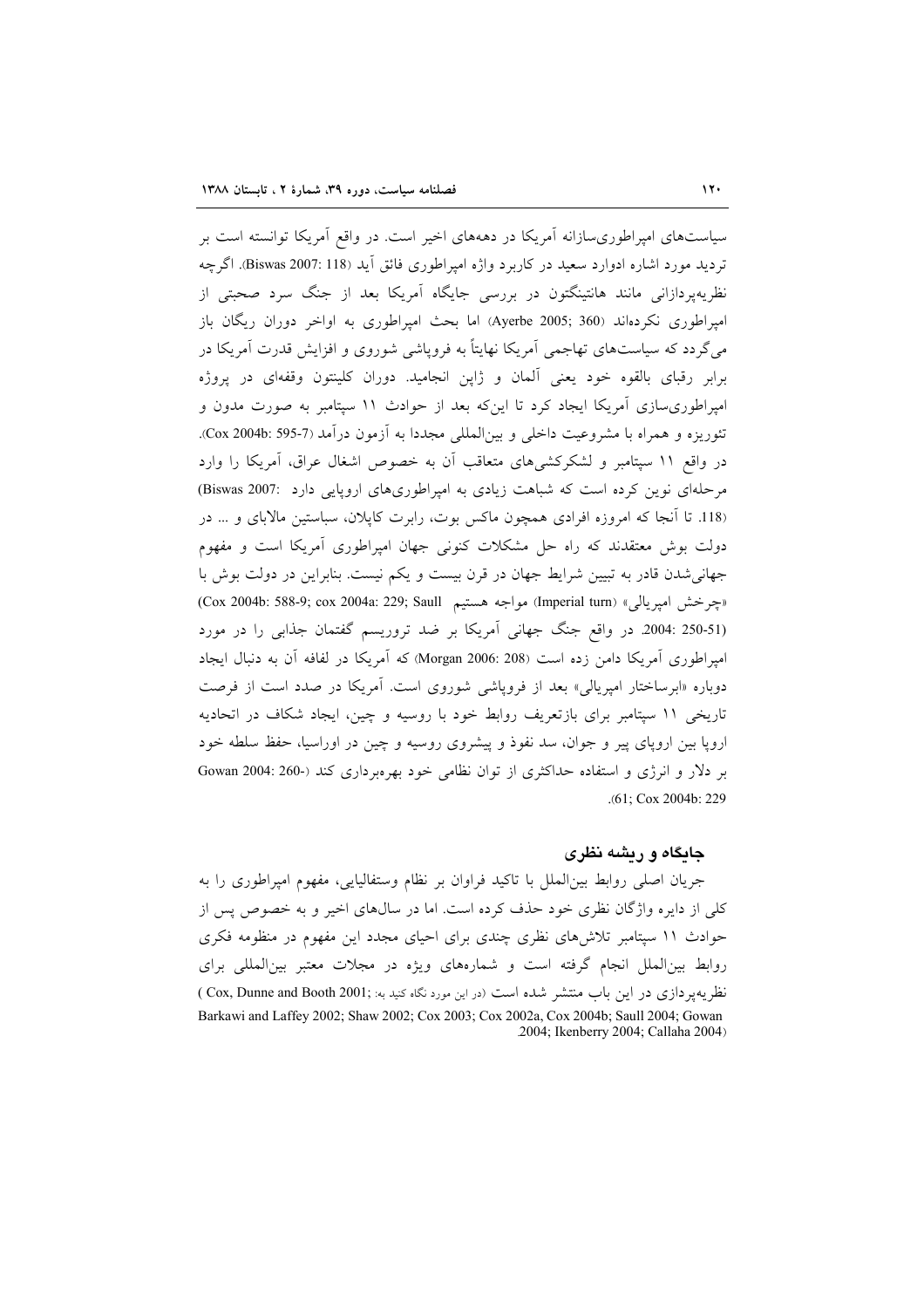اگرچه تنقیح نظری امپراطوری در ادبیات روابط بینالملل و نیز کاربست انضمامی أن در مورد ایالات متحده آمریکا در ابتدای راه خود قرار دارد و مباحث کنونی از اغتشاش مفهومی گیجکننده رنج میبرد ولی از بررسی اجمالی انها میتوان به این نتیجه رسید که اَمریکا بعد از جنگ جهانی دوم سیاست امپراطوریسازی را دنبال کرده و بعد از فروپاشی شوروی به امپراطوری خفتهای تبدیل شده که شعلههای حوادث ۱۱سپتامبر آن(ا از خواب بیدار کرده است Cox 2004a: 231-2; Saull 2004: 251-52). از این رو مفهوم امپراطوری توان تفکر خلاق در مورد نقش آمريكا در جهان (Cox 2004b: 549) و واقعيات بين المللي را در بستر كليت روابط اجتماعی (Barkawi and Laffey 2002: 11-16) در اختیار ما قرار میدهد. اگر چه برخی Shaw) (2002 قدرت أمريكا و غرب را «پسا امپريالي» (post-imperial) مي دانند و روابط امپريالي را ویژگی کشورهای غیرغربی به شمار میآورند و عدهای دیگر با اتخاذ رویکرد چپ، مدل مرکز – پیرامون و روبنا (supersrtucture) را برای تحلیل نظام امیراطوری پیشنهاد می کنند (Gowan 2004: 258-61)، اما این تحول فکری آنقدر سهمناک هست که اندیشمندن چپ را نیز به حرکت درآورده و به تجدید نظر در نظریات قبلی و ارائه چارچوبهای جدید وادارد. از آنجا که مساهمت نظری چپ در فهم ما از امپراطوری و واژههای نزدیک آن مانند امپریالیسم به غایت فراوان است در ادامه به طور اجمال تکاپوهای نظری آن را پیرامون این مفهوم مورد بررسی قرار میدهیم تا جایگاه و ریشه نظری آن را عمیقتر دریابیم:

تقسیم.بندیهای مختلف از مراحل حیات امپریالیسم یا امپراطوری و مدلولهای نظری أن ارائه شده است (Chilcote 2002: 81-2; Callinicos 2007: 71-4). در جديدترين أنها كالينيكوس از امپرياليسم كلاسيك (1945-1875)، امپرياليسم ابرقدرتها (1945-1900) و امپرياليسم مافوق قدرت (Hyperpower imperialism) سخن گفته است. در دوران امپریالیسم مافوق قدرت، جهاني شدن اقتصاد، تداوم هژموني آمريكا را توجيهناپذير ساخته است. كالينيكوس جهاني شدن را مترادف امپریالیسم و شکلی جدید از امپریالیسم بدون مستعمره می داند :Callinicos 2007) (71-4. مگداف نیز در کتاب «امپریالیزم بدون مستعمرات» أمریکا را رهبر نظام امپریالیستی بعد از جنگ دوم جهانی میداند (Webber 2006: 140). بنابراین ویژگیهای منحصربهفرد قدرت و رهبری آمریکا همزمان با فرایندهای جهانی شدن سرمایه، دیدگاههای چپ را نیازمند نظریه جدیدی در باب امیریالیسم کرده است Hardt and Negri 2000; Webber 2006: 140-42; Herring) (107 :206 كتاب *امپراطورى* هارت و نگرى قابل|عتناترين تلاش سازمانيافته نظرى در اين مسیر به حساب میآید. هارت و نگری در این کتاب بین منطق امپریالیسم کلاسیک و امپراطوری تفکیک قائل شدهاند؛ منطق امپریالیسم کلاسیک را همسان با منطق دولتملتهای مدرن، منطق دوگانه برونگذار/ درونگذار و منطق امپراطوری را باز، سیّال، کلیتبخش،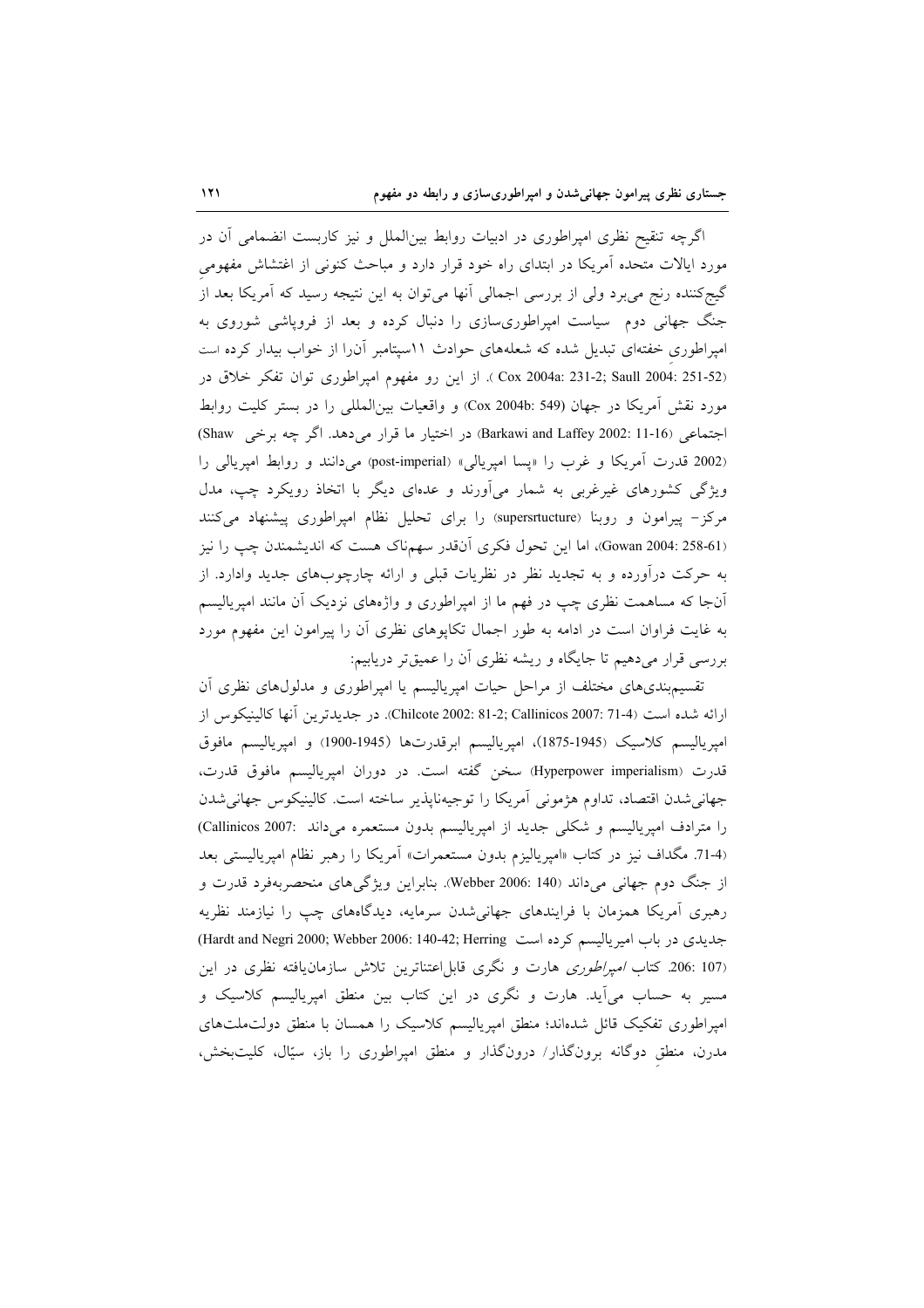غيرمتمركز و غيرسرزميني ميدانند (Barkawi and Laffey 2002: 116-17; Ayerbe 2005: 304). البته این دیدگاه مصون از انتقاد نمانده است و بارکاوی و لفی تفکیک بین امپریالیسم خون ریز کهن اروپاییان و امپراطوری کنونی اَمریکا را همسو با منافع اَمریکا و ناتوان از تبیین واقعیات سياست جهاني مي دانند (Barkawi and Laffey 2002: 127).

#### یںامدھای متصور

اگرچه هانتینگتون گزینه امپراطوری را در دوره پس از جنگ سرد محتمل نمیدانست ولی گزینههای محتمل آمریکا پس از ۱۱ سپتامبر را جهان وطن|نگاری، امیراطوریسازی و رویکرد ملَّی می۱ند (307 :Ayerbe 2005) . اگر اَمریکا گزینه دوم یعنی امپراطوریسازی را در پیش بگیرد با مشکلات فراوان مواجه خواهد شد. مایکل کاکس مشکلات امپراطوری آمریکا یا به زعم آلین ژاکس «امیراطوری آشوبزده» (Chaotic Empire) را این گونه بر می شمارد: استفاده افسارگسیخته از قدرت، مشروعیتزدایی و در نتیجه انزوا و کاهش قدرت نرم آمریکا، عدم توانایی در جلب افکار عمومی برای جنگ طولانی مدت و هزینههای اقتصادی و بی ثباتی اقتصاد بين الملل (7-605 :Cox 2004b). امانوئل تد نيز معتقد است امپراطوري آمريكا تا سال ۲۰۵۰ به دلیل کاهش قدرت نظامی و اقتصادی و افول ایدئولوژی جهانشمول آن فرو خواهد پاشید (Ayerbe 2005: 314). رابرت جرویس نیز در موضعی میانهروانه، عامل افول قدرت فعلی آمریکا را نه ضعف اقتصادی یا نظامی بلکه نظام سیاسی داخلی آمریکا میداند که با توسعه-طلبی۵ا و آرمانگرایی۵ای هیأت حاکمه فعلی آمریکا مخالفاند. در واقع جرویس قانون فروپاشی امپراطوریهای بر اثر گسترش امپریالی (Imperial overstretch) که ناشی از تعهدات گسترده در جهان است صادق نمیداند و معتقد است اقتصاد آمریکا می تواند هزینه سیاستهای تهاجمی خود را تا آیندهای نامحدود تامین کند؛ ولی این نظام سیاسی داخلی آمریکاست که مانع از این کار خواهد شد (Jervis 2005). حتی با فرض نامحتمل تداوم سیاستِ امپراطوریسازی آمریکا میتوان گفت که نتایج و پیامدهای این سیاست همگی در کنترل آمریکا به عنوان مرکز امپراطوری قرار ندارند. چرا که از نظر نکسون و رایت سیاست امپراطوری منجر به افزایش پیوند مناطق پیرامونی، افزایش تجارت بین آنها، غالبشدن فرهنگ یکپارچه امپریالی و افزایش ارتباطات بین مناطق دوردست و در نتیجه ظهور هویتهای جمعی جدید می شود. این هویتهای جدید با توسل به ایدئولوژیهای بسیج کنندهای مانند ملّی گرایی در پیوند با دیگر جنبشهای اجتماعی، مناطق پیرامون را قادر می کنند در مقابل سیاستهای امپراطوریسازانه از خود مقاومت نشان داده و مانند اتحاد شوروي نهايتاً منجر به فروياشي اميراطوري شوند (Nexon and Wright 2007: 262-3).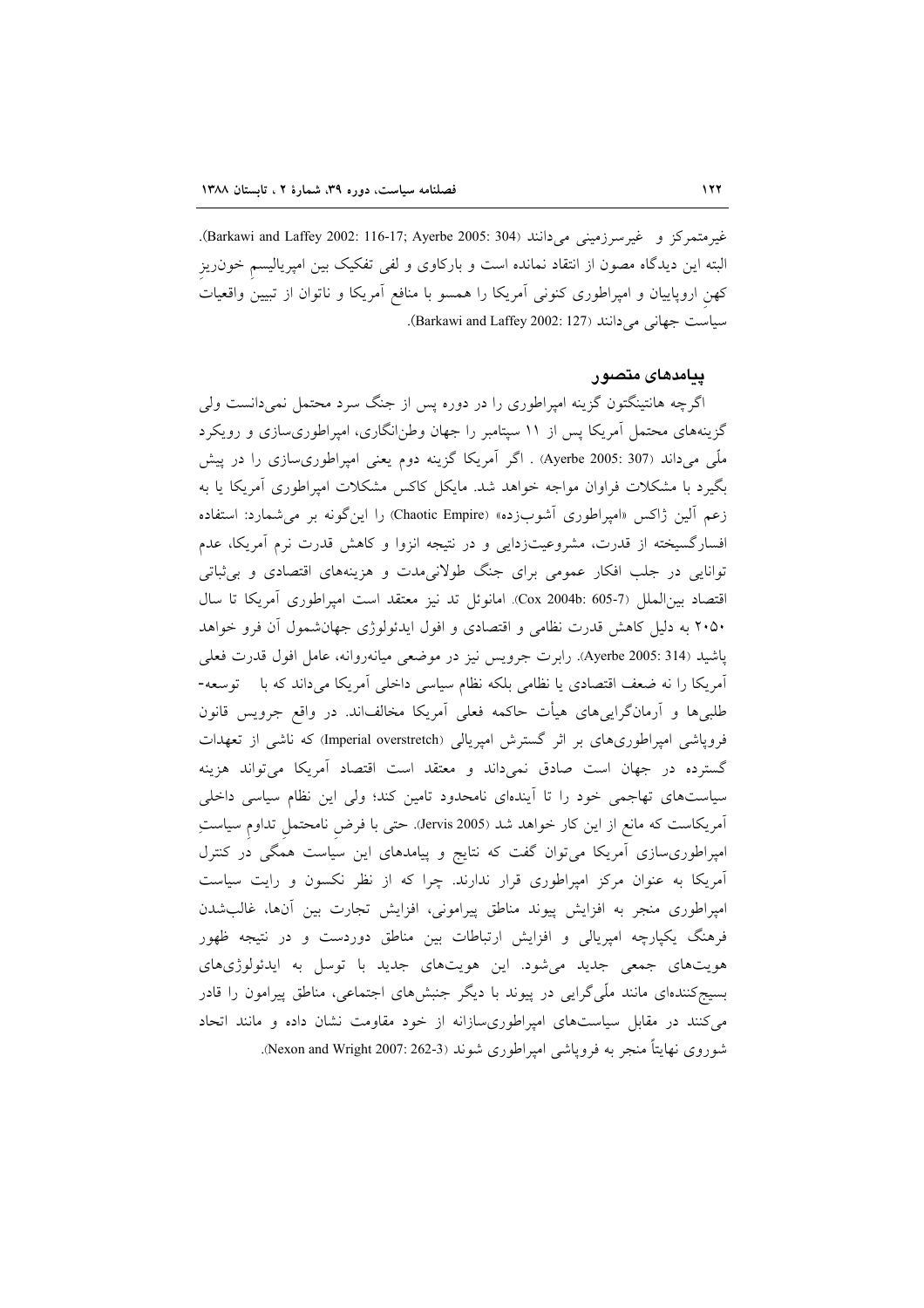#### ر ابطه دو مفهوم

در قاموس اندیشه چپ تفاوتی میان امپریالیسم و امپراطوریسازی وجود ندارد. از این منظر، دو مفهوم جهانیشدن و امپریالیسم دو روی یک سکه و قابل جمع|ند؛ جهانیشدن مرحله سوم امپریالیسم، امپریالیسم بدون مستعمره، پروژه سیاسی نظام سرمایهداری و در خدمت تسلط امپریالی اَمریکا دانسته میشود؛ تا جایی که از «جهانیشدن امپریالی» (Imperial globalization) سنحن گفته می شود (Webbr 2006: 141; Chilcote 2002: 83; Callinicos) (3-4 2007: 62-5 and 23-4 نگاه بدبينانه به جهاني شدن مختص انديشمندان چپ نيست. نظریهپردازانی چون هی، رگمان و گیلپین نیز معتقدند جهانی شدن توصیف مفیدی از نیروهای اجتماعی شکل دهنده جهان ما محسوب نمی شود. آنها بر این باورند که در شرایطی که انسان با واقعیات جهان تک قطبی (برای بررسی مفید در مورد ساختار فعلی نظام بین الملل مراجعه کنید به: Thompson) (20 :2006 روبروست، امپریالیسم نوین، جایگزین جهانگرایی به مثابه یک پروژه سیاسی اقتصادي شده است (Held and Mc Grew 2007: 2).

برخلاف تفکیکنایذیری جهانی شدن و امیراطوری سازی در اندیشه چپ، با توجه به تعاریف ارائهشده از این دو مفهوم در این مقاله و با بهرهگیری از دستاوردهای قبلی پژوهشگران در این زمینه می توان گفت که جهانی شدن و امپراطوریسازی دو مفهوم همپوشانی و در عین حال منفک از یکدیگر بهشمار می]یند. در واقع این دو مفهوم حائز وجوه تمایز و تشابهی هستند که در ادامه به بررسی آنها خواهیم پردخت.

## وجوه تمایز جهانیشدن و امپراطوریسازی

۱) جهانی شدن در شکل آرمانی خود به لحاظ هنجاری بی طرف است ولی امیر اطوری سازی جهت گیری هنجاری آشکار دارد.

۲) جهانه شدن فی نفسه مستلزم تسلط یک کشور نیست ولی امپراطوریسازی منافع کشور امپراطوری را هدف قرار داده است.

۳) نتایج و پیامدهای جهانی شدن از پیش مشخص نیست ولی نتایج و پیامدهای امپراطوریسازی است که به اَن موجودیت میبخشد.

۴) جهانی شدن ماهیت فرایندی دارد ولی امیراطوریسازی پروژهای است.

۵) جهانی شدن ساختاری متکثر و منشوروار دارد درحالی که امیراطوریسازی ساختاری سلسلهمراتبي و هرمي شکل.

۶) جهاني شدن تعليمي و يادگيرانه است ولي اميراطوري سازي دستوري و هدايتي.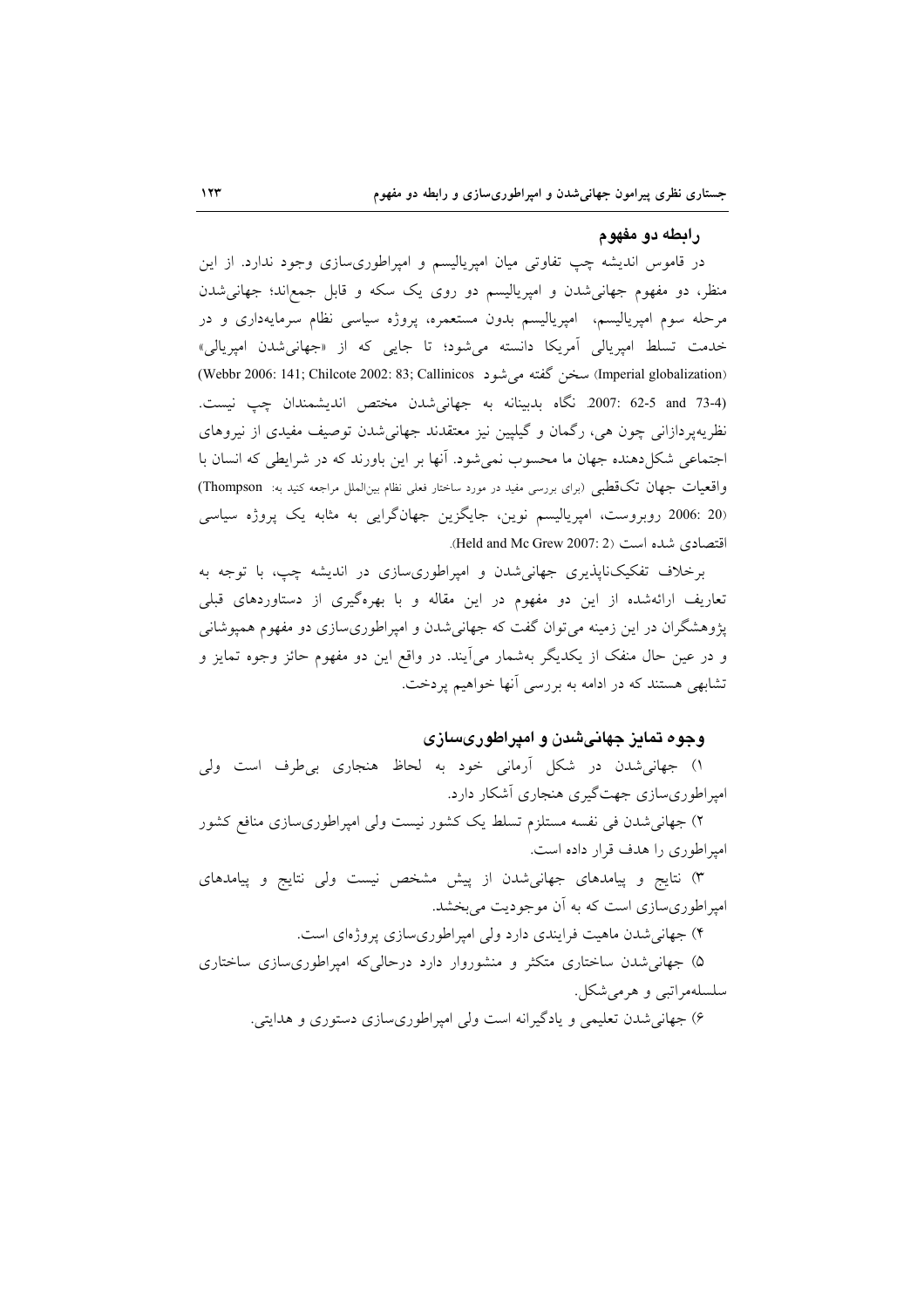۷) جهانی شدن پدیدهای برگشتiاپذیر و دائمی و امپراطوریسازی برگشتپذیر و گذرا است.

۸) در جهانم شدن کارگزاران متعدد و متکثر در ساختار جهانی حضور و مشارکت دارند ولی در امیراطوریسازی فقط کشور امیراطوری است که از قدرت کارگزاری برخوردار است و کشورهای دیگر مجبور به تبعیت از آن در چارچوب امیراطوری هستند.

و چوه تشاپه چهانیشین و امیراطوریسازی

۱)هر دو پدیدههایی پستمدرن و غیرسرزمینیاند و به شالودهشکنی حاکمیت دولتملتها مے انجامند.

۲) عرصه عملیاتی هر دو گستره جهانی است.

۳) هر دو بحرانزا و مقاومتساز هستند.

۴) هر دو با مشکلات مشابه مواجهاند؛ مثل نابودی زمین و کاهش توان استخراجی، ظهور اجتماعات قومي، زباني، مذهبي و نژادي جديد با هويتهاي مقاوم و حتى مخرب، تعارضهای تمدنی و هویتی، شکافهای اقتصادی بین شمال و جنوب، افسار گسیختگی نیروهای بازار و … .

# نتىجەگىرى براي تحقىقات آىندە

در این مقاله به دو مفهوم جهانیشدن و امپراطوری پرداختیم و تعریف، بستر زمانی، جایگاه نظری، ریشهها و پیامدهای متصور برای هر کدام را به تفکیک مورد بررسی قرار دادیم. در بخش اول گفتیم که مفهوم جهانی شدن به مثابه گستردگی و فشردگی روابط اجتماعی در دهه ۸۰ میلادی متولد شد، در دهه ۹۰ به اوج خود رسید و بعد از ۱۱ سپتامبر افول کرد. در بخش دوم به مفهوم امیراطوری(سازی) یرداختیم و آن(ا تسلط یک کشور بر دیگر کشورها در بستر ساختاری غیر متمرکز، غیرسرزمینی و منعطف تعریف کردیم؛ ساختاری که به زعم بسیاری از محققان، به دلیل کاهش مشروعیت و یا مشکلات سیاسی و اقتصادی فرو خواهد پاشید. در بخش سوم به بررسی رابطه دو مفهوم پرداختیم و بیان کردیم که برخلاف دیدگاههای چپ که جهانیشدن و امپراطوری را دو روی یک سکّه و قابل جمع میدانند، این دو مفهوم حائز وجوه تمایز و تشابه هستند که آنها را به دو مفهوم منفک و در عین حال هميوشان تبديل كرده است.

اما این سوال برای تحقیقات آینده همچنان پابرجاست که آیا میتوان از مفهومی سخن گفت که ورای دو مفهوم مورد بررسی در این مقاله، سازگاری بیشتری با نظم و نسق مناسبات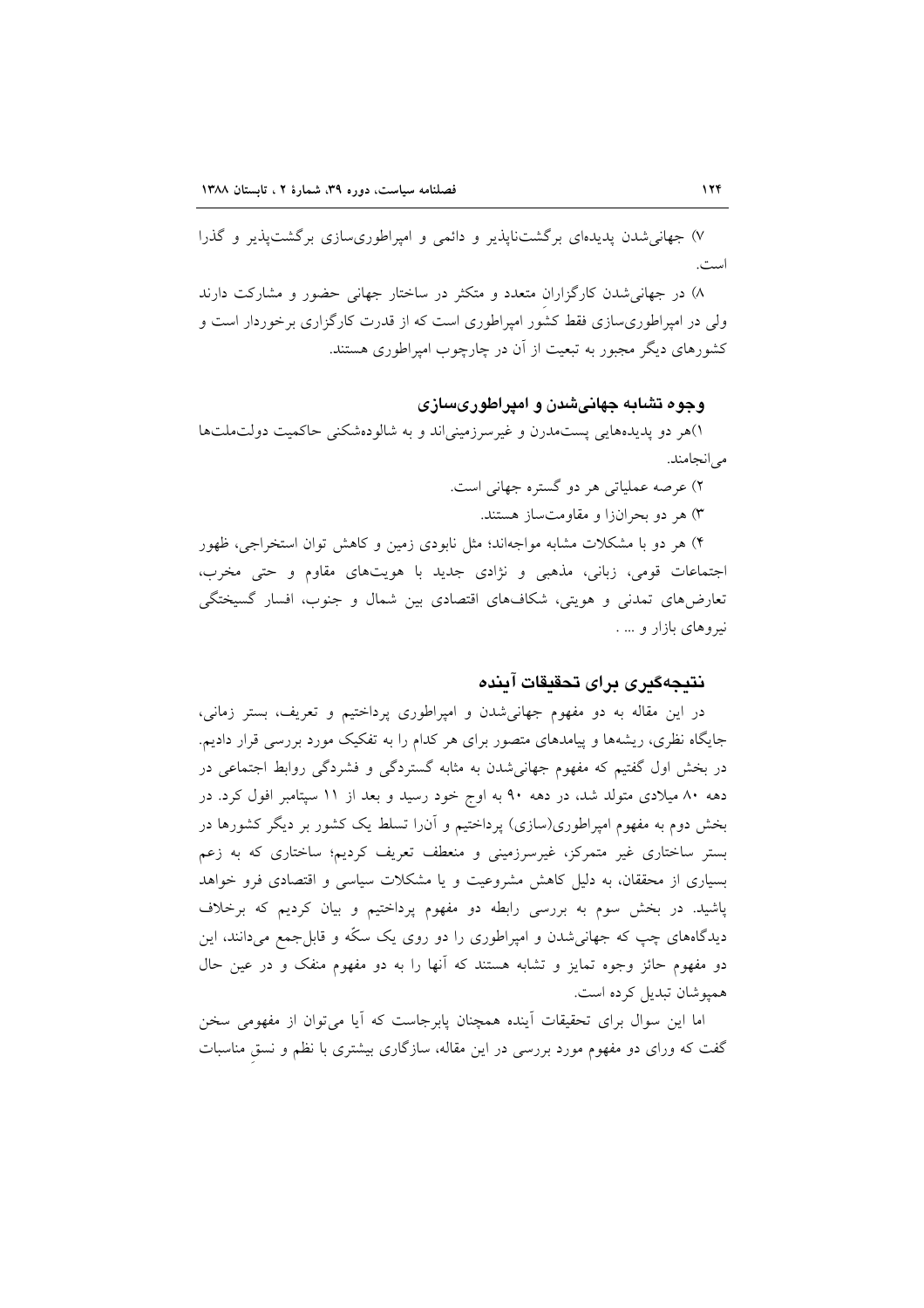جهانی و قابلیت نظری بهتری در تحلیل آنها در سال@ای آغازین قرن پیشررو داشته باشد. به عبارت دیگر اگر بتوان بر اساس چارچوب این مقاله پذیرفت که جهانی شدن و امپراطوری-سازی دو مفهومی هستند که به ترتیب بعد از فروپاشی شوروی و حوادث ١١ سپتامبر در ادبیات علوم سیاسی و روابط بین الملل باب شدهاند، همچنان این سوال مطرح است که مفهوم نظری متناسب با شرایط فعلی جهان که چشماندازی نه چندان روشن از مشکلات عدیده جهانی در قرن ۲۱ را پیش روی خود دارد چه مفهومی است. در واقع دغدغه کنونی این است که آیا مدیریت کارامدتر مسایل جهانی، نیازمند تجدیدنظر در دیدگاههای گذشته و گشودن عرصهها و فضاهای جدید نظریه پردازی همسو با تحولات جهانی نیست. خوشبختانه یکی از این عرصههای نوین نظریهپردازی، تدبیر جهانی امور یا حکمرانی جهانی (global governance)<sup>'</sup> است که توسط اندیشمندانی چون روزنا، راگی، بارنت، دووال و ... برای پرکردن خلاءهای نظری موجود و چارهجویی برای مشکلات واقعی جهان دنبال می شود. تدبیر جهانی امور به معنای مدیریت سیاسی بخش خاصی از امور بشری در نبود یک حکومت جهانی است که در عین توجه به دولتملتها به نقش بازیگران غیردولتی و گروههای ذی نفوذِ فرامرزی نیز اهمیت میدهد. در تدبیر جهانی امور اعمال قدرت هم از بالا به پائین است مانند شرکتهای چندملیتی و هم از پائین به بالا مانند سازمانهای غیردولتی؛ بر این اساس، ساختار آن هم شبکهای است و هم سلسلهمراتبی. بنابراین صرفاً به عنوان نقطه پایانی این مقاله و نقطه آغازین برای تحقیقات بعدی در این زمینه، این فرضیه مطرح میشود که حکمرانی جهانی حایز وجوه متناقضی از دو مفهوم جهانیشدن و امپراطوریسازی است که در شکل زیر نشان داده شده امیدین



<sup>1</sup> ـ governance مفهومی است که معادل فارسی واحدی برای آن وجود ندارد. برخی (مستقیمی ۱۳۸۷) آن(ا «سکانداری»، برخي (عسگرخاني ١٣٨۴) «حكمراني» و برخي (مشيرزاده ١٣٨۶) «تدبير امور» ميiامند.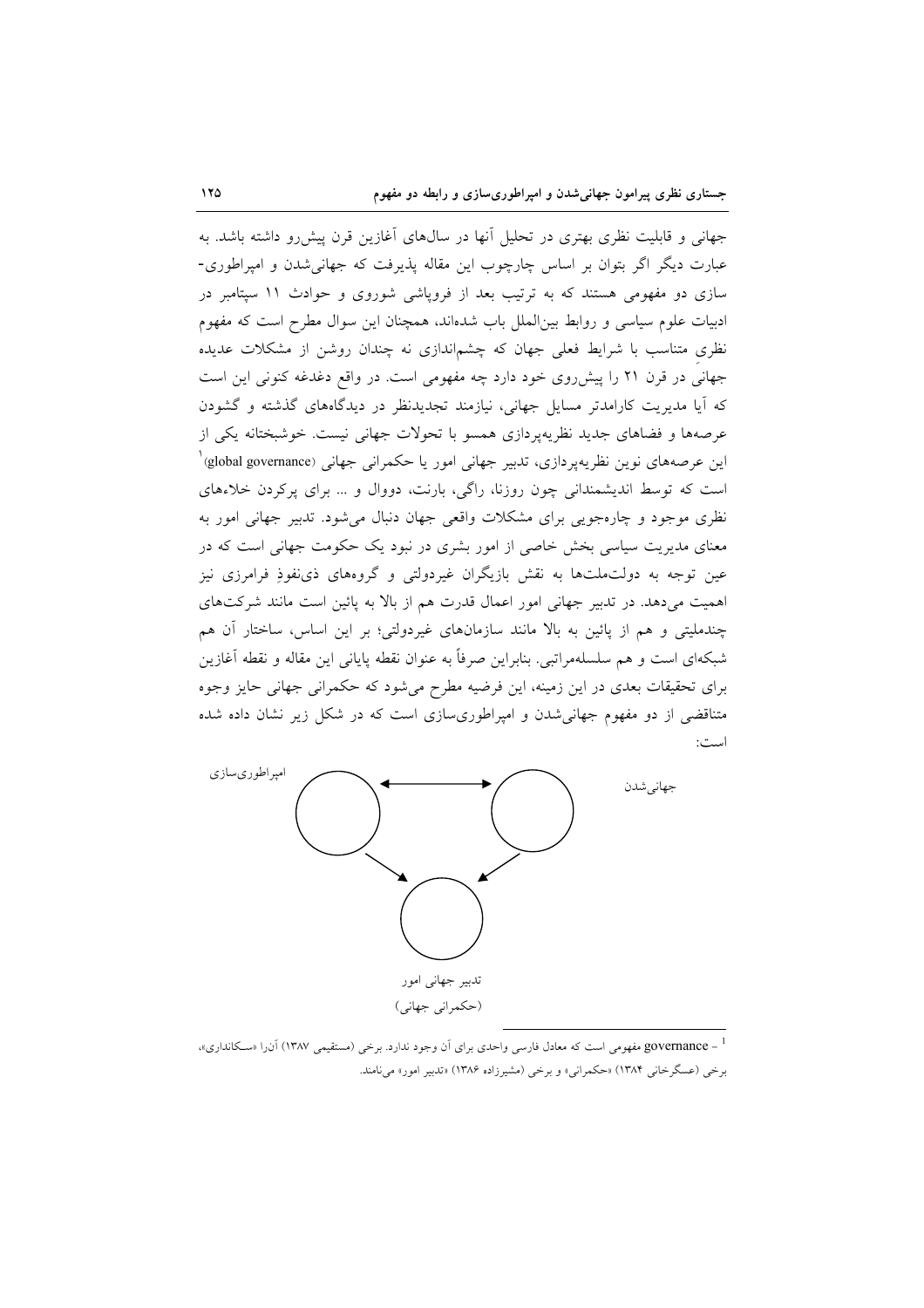#### منابع و مآخذ:

#### الف. فارسى:

۱. سلیمی، حسین (۱۳۸۴) **نظریههای گوناگون درباره جهانیشدن**، تهران: سمت.

۲. کلارک، بان (۱۳۸۲) **حهانی شدن و نظریه روابط بین الملل**، ترجمه فرامرز تقریلو، تهران: انتشارات وزارت خارجه.

۳. شولت، جن اَرت (۱۳۸۳) «جهانی شدن سیاست» در جان بیلیس و استیو اسمیت، **جهانی شدن سیاست: روابط بین الملل در** عصر نوین، ترجمه ابولقاسم راه چمنی و دیگران، تهران: ابرار معاصر تهران.

۴. عسگرخانی، ابومحمد (۱۳۸۴) **تقریرات درس نظریههای روابط بینالملل**، سال تحصیلی ۸۵-۱۳۸۴ دوره کارشناسی ارشد روابط بين|لملل دانشگاه تهران.

۵. مستقیمی، بهرام (۱۳۸۷) «تلاش برای شناختن سکانداری خوب»، فصلنامه <mark>سیاست: مجله علمی پژوهشی دانشکده حقوق</mark> و علوم سیاسی، دوره ۳۸، شماره ۳، پاییز ۱۳۸۷.

۶. مشیرزاده، حمیرا (۱۳۸۶) گفتگوی شخصی با دکتر مشیرزاده.

ب. خارجي:

- 1. Ayerbe, Luis Fernando (2005) "The American Empire in the New Century: Hegemony or Domination?" Journal of Developing Societies, Vol. 21.
- 2. Barkawi, Tarak and Mark Laffey (2002) "Retrieving the Imperial: Empire and International Relations", Millennium: Journal of International Studies, Vol. 31, No.1, pp. 109-127.
- 3. Barnett, Michael and Reymond Duvall (2005) "Power in International Politics", International Organizations, Vol.59, pp. 39-75.
- 4. Bartelson, Jens (2000) "Three Concepts of Globalization" International Sociology, Vol. 15, No. 2 pp. 180-196.
- 5. Bisawas, Shampa (2007) "Empire and Global Public Intellectuals: Reading Edward Said as an International Theorist." Millennium: Journal of International Studies, Vol. 36, No. 1, pp. 117-133.
- 6. Bruff, Ian (2005) "Making Sense of Globalization Debate When Engaging in Political Economy Analysis." **BJPIR**, Vol. 7, pp. 261-280.
- 7. Callahan, A. William (2004) "Remembering the Future- Utopia, Empire, and Harmony in  $21<sup>st</sup>$  – Century international Relations", European Journal of International Relations, Vol. 10, No. 4.
- 8. Callinicos, Alex (2007) "Globalization, Imperialism and Capitalist World System", in David Held and Anthony McGrew eds. Globalization Theory: Approaches and Controversies, Cambridge: Polity Press.
- 9. Chilcote, H. Ronald (202) "Globalization or Imperialism", Latin American Perspectives, Vol. 29, No. 6.
- 10. Cox, Michael (2003) "The Empire's Back in Town: or America's Imperial Temptationagain", Millennium: Journal of International Studies, Vol. 32, No. 1.
- 11. Cox, Michael (2004a) "Empire by Denial? Debating US Power", Security Dialogue, Vol.  $35$  No 2
- 12. Cox, Michael (2004b) "Empire, Imperialism and the Bush Doctrine", Review of International Studies, Vol. 30, pp. 585-608.
- 13. Cox, Michael, Tim Dunne and Ken Booth (2001) "Introduction: Empire. Systems and States: Great Transformation in International Politics", Review of International Studies. 27. Special issue.
- 14. Gowan, Peter (2004) "Empire as Superstructure" Security Dialogue, Vol. 35, No. 2.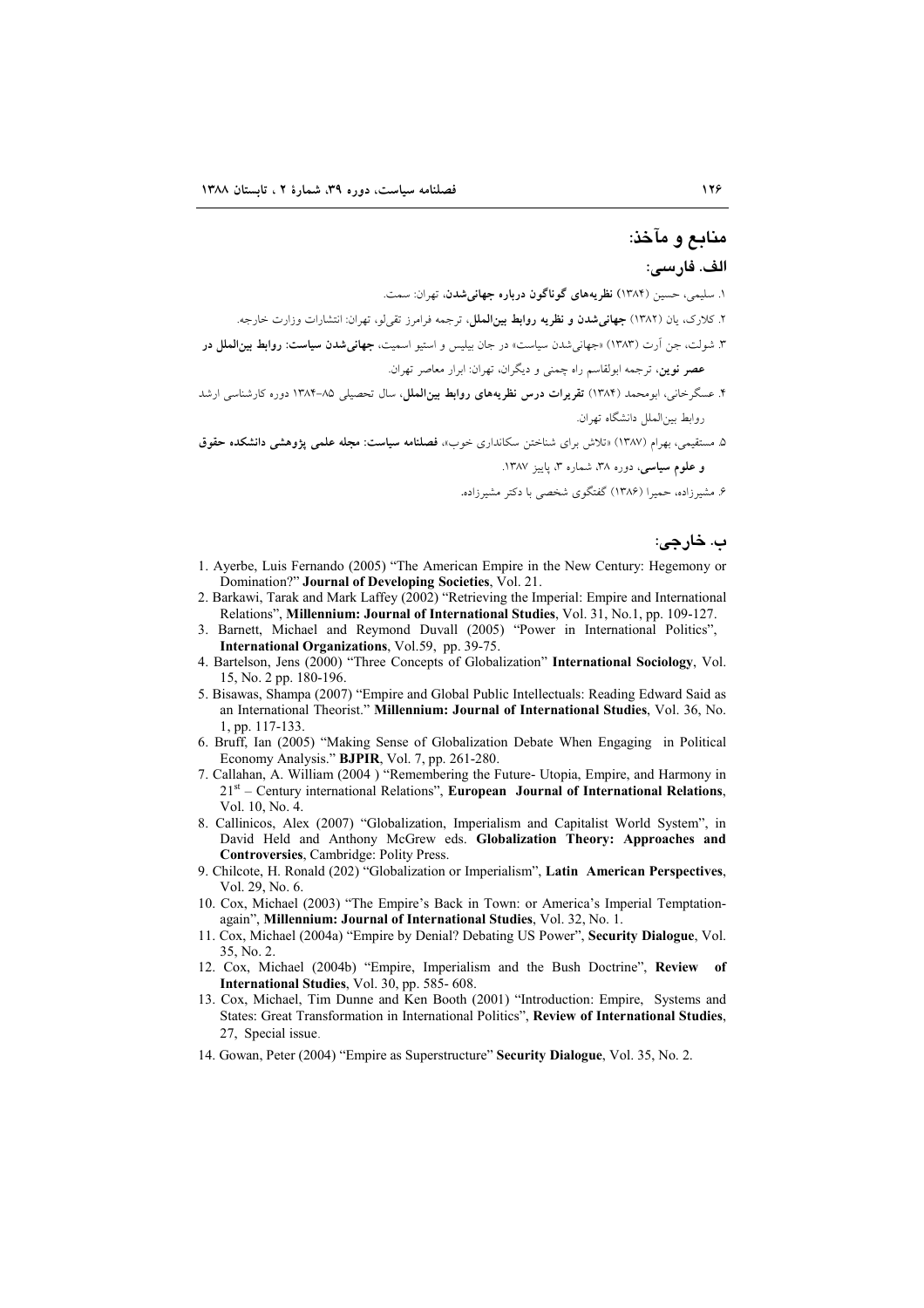- 15. Halton, Robert J. (1998) **Globalization and the Nation- State**, New York: ST. Martin's Press. Inc.
- 16. Hardt, Michael and Antonio Negri (2000) **Empire**, Harvard: Harvard University Press.
- 17. Held, David (2001) "Globalization, Cosmopolitanism and Democracy." An interview by Montserrat Guibernau, Cambridge: Center for the Study of Global Governance, London. Available at **www.lse.ac.uk/Depts/ global.**
- 18. Held, David and Anthony McGrew (2007) " Introduction: Globalization at Risk?" in David Held and Anthony McGrew, eds. **Globalization Theory: Approaches and Controversies**, Cambridge: Polity Press.
- 19. Herring, Eric (2006) "Remaking the Mainstream: The Case for Activist IR Scholarship." **Millennium: Journal of International Studies**, Vol. 35, No. 1, pp. 105-118.
- 20. Ikenberry, John (2004) "The Illusions of Empire." **Foreign Affairs**, Vol. 82, No. 2.
- 21. Ikenberry, John (2007) "Globalization as American Hegemony in David Held and Anthony McGrew, eds**. Globalization Theory: Approaches and Controversies**, Cambridge: Polity Press.
- 22. Jervis, Robert (205) "Why The Bush's Doctrine Cannot Be Sustained?" **Political Science Quarterly**, Vol. 120, No. 3.
- 23. Kozlarek, Oliver (2001) "Critical Theory and the Challenge of Globalization." **International Sociology**, Vol. 16, No. 4, pp. 607-622.
- 24. Keohane, Rabert and Josef Nye (2006) "Globalization: Old and New", Available at: www.wsu.edu/~appleton/PS314/Globalization%20and%20History.pp, Accessed: 18/2/2009
- 25. Mabee, Bryan (2006) Book Review: Alexander Cooley, Logic of Hierarchy: The Organization of Empires, States and Military Occupations, **Millennium: Journal of International Studies**, Vol. 35.
- 26. Manniruzzaman, A.F.M. (2004) "Global Governance, International Political Economy and the Global Legal Order The Challenge Ahead." **Manchester Journal of International Economic Law**, vol. 1, No. 4.
- 27. Morgan, J. Matthew (2006) "American Empire and the American Military." **Armed Forces and Society**, Vol. 32, No. 2.
- 28. Nexon, Daniel H. and Thomas Wright (2007) "What's at Stake in the American Empire Debate." **American Political Science Review**, Vol. 101. No. 2.
- 29. Paul. T.V. and Norrin M. Ripsman (2004) "Under Pressure? Globalization and the National Security State." **Millennium: Journal of International Studies**, Vol. 33, No. 2, pp. 355-380.
- 30. Riss, Thomas (2007) "Social Constructivism Meets Globalization." in David Held and Anthony McGrew, eds. **Globalization Theory: Approaches and Controversies**, Cambridge: Polity Press.
- 31. Saull, Richard (2004) "on the 'New' American 'Empire'." **Security Dialogue**, Vol. 35, No. 2.
- 32. Shaw, Martin (2002) "Post- Imperial and Quasi- Imperial: State and Empire in the Global Era." **Millennium: Journal of International Studies**, Vol. 31, No. 2, pp. 327-336.
- 33. Shiva, Vandana (2000) "Ecological Balance in an Era of Globalization." In Paul Wapner and Lester Edwin J. Ruiz, eds. **Principled World Politics: The Challenge of Normative International Relations**, New York: Rowan and Littlefield Publishers, Inc., pp.130-149
- 34. Thompson, William R. (2006) "systemic Leadership, Evolutionary Processes, and International Relations Theory: The Unipolarity Question." **International Studies Review**, Vol. 8, pp. 1-22.
- 35. Walker, R. B. J. (2000) "Both Globalization and Sovereignty: Re Imaging the Political." In Paul Wapner and Lester Edwin J. Ruiz, eds. **Principled World Politics: The Challenge of Normative International Relations**, New York: Rowan and Littlefield Publishers, Inc. pp. 23-34.